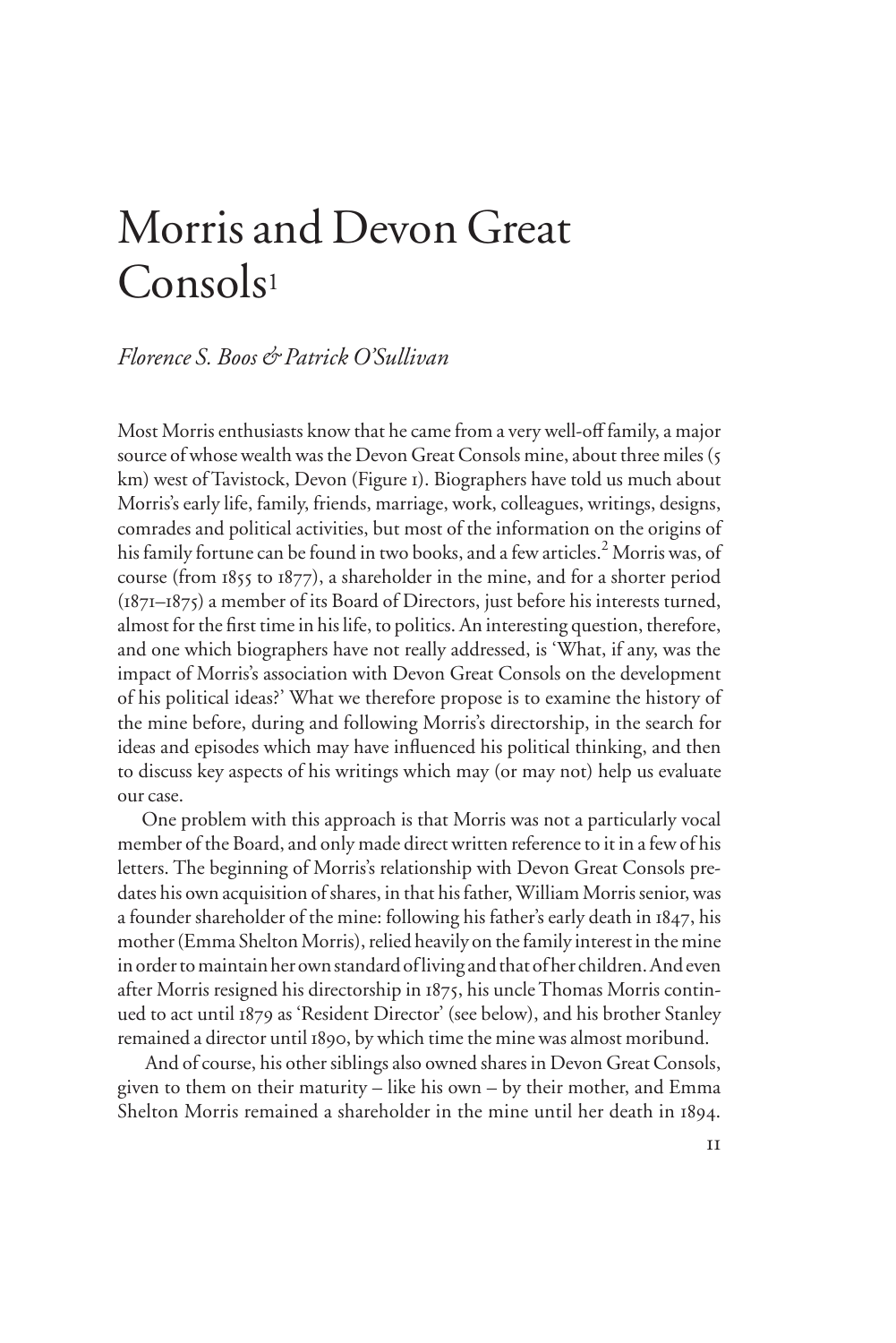## THE JOURNAL OF WILLIAM MORRIS STUDIES .SUMMER 2012

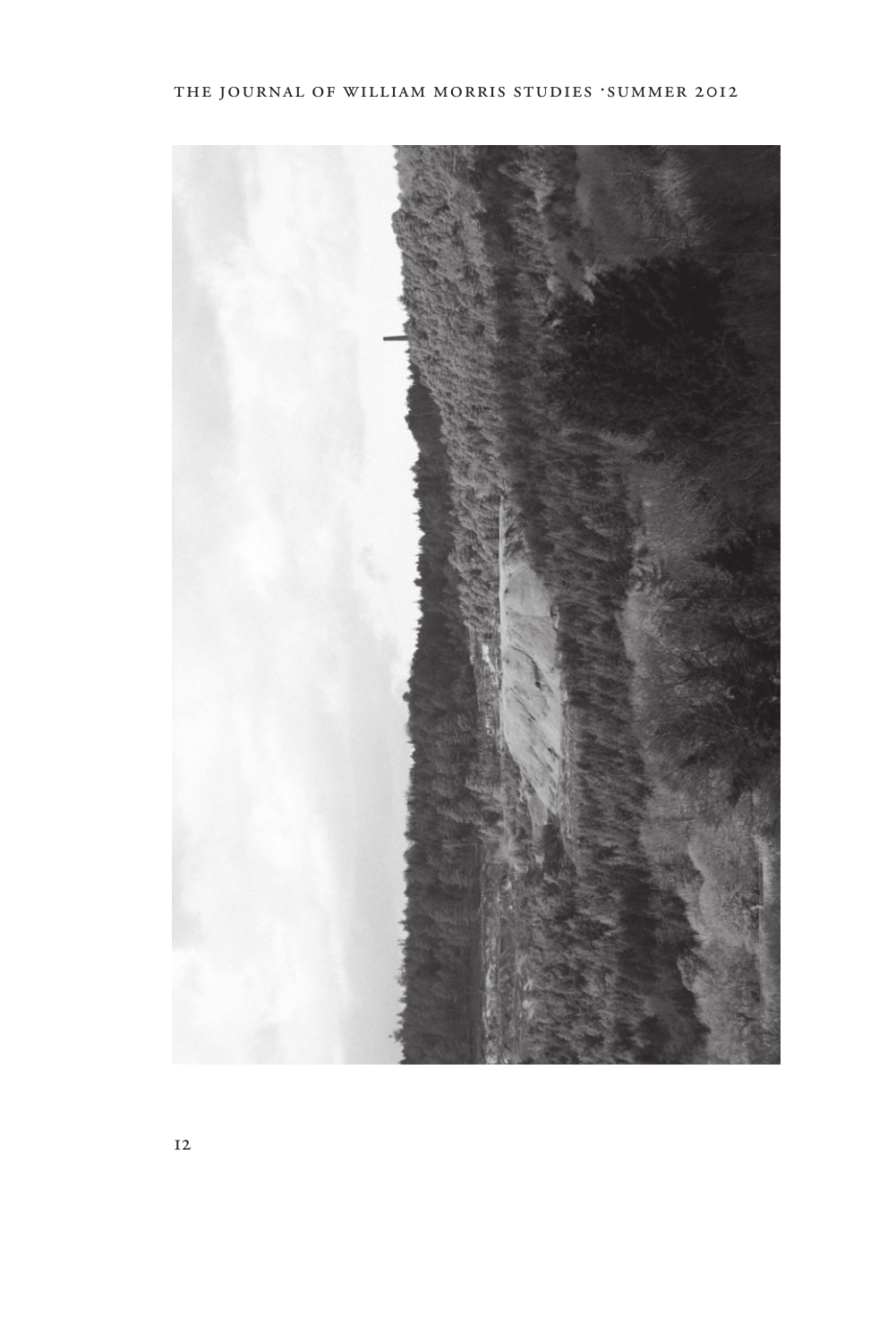Therefore, although Morris terminated his formal relationship with Devon Great Consols during the mid 1870s, his family relationships surely meant that he could scarcely have missed hearing about events at the mine, and in particular the prolonged period of industrial unrest which broke out soon after he resigned from the Board. How and whether any of this experience influenced the development of his political ideas, is the subject of our article.

### I THE RISE AND FALL OF DEVON GREAT co n s o l s

Work at Devon Great Consols began in March 1844, when the noted mining engineer Josiah Hitchens obtained a licence from 'the Lord of the Soil', the seventh Duke of Bedford, to prospect for copper. The original lease was for twenty one years, at  $1/15$ th royalties, rising to  $1/12$ th when annual profits reached £20,000, which they soon did. Operations began during August, and in November, the main lode was struck at Wheal Maria at the western end of the site (Figure 2).<sup>3</sup> It was soon clear that here was the largest copper sulphide (chalcopyrite,  $CuFeS<sub>2</sub>$ ) lode ever discovered in Southwest England, $^4$  and very rich – the ore being 17% copper. Other workings were then established eastward, culminating in Wheal Emma, opened in 1848.

A total of 1024 shares was issued in May 1844, at £1 each. The original shareholders were Hitchens (144 shares), Richard Gard, a partner in the same stock broking firm as Morris's father (288), the brothers William (W.A.) and John Thomas (144 each), Thomas Morris, uncle of William Morris (32 shares), and William Morris senior (272). The original directors were Gard, Hitchens and W.A. Thomas, with Thomas Morris appointed in May 1845 as 'Resident Director', with overall responsibility for day-to-day operations. In May 1846, the mine was reconstituted as the joint stock Devonshire Great Consolidated Copper Mining Company (hence 'Devon Great Consols'), and John Thomas and William Morris senior added to the Board. Besides share income, directors received an annual fee of 100 guineas (£105; *ca* £5400 in modern terms).<sup>5</sup>

For the next twenty years, Devon Great Consols remained the largest copper supplier in Europe. Between 1861 and 1870, it produced 142,000 tons (*ca* 130,000 t) of an estimated global production of 900,000 tons (*ca* 820,000 t) of copper.

*Figure 1 – Devon Great Consols today from the main Gunnislake-Tavistock road. Spoil heap from Wheal Anna Maria right middle ground. (Photograph copyright Brendan O'Sullivan).*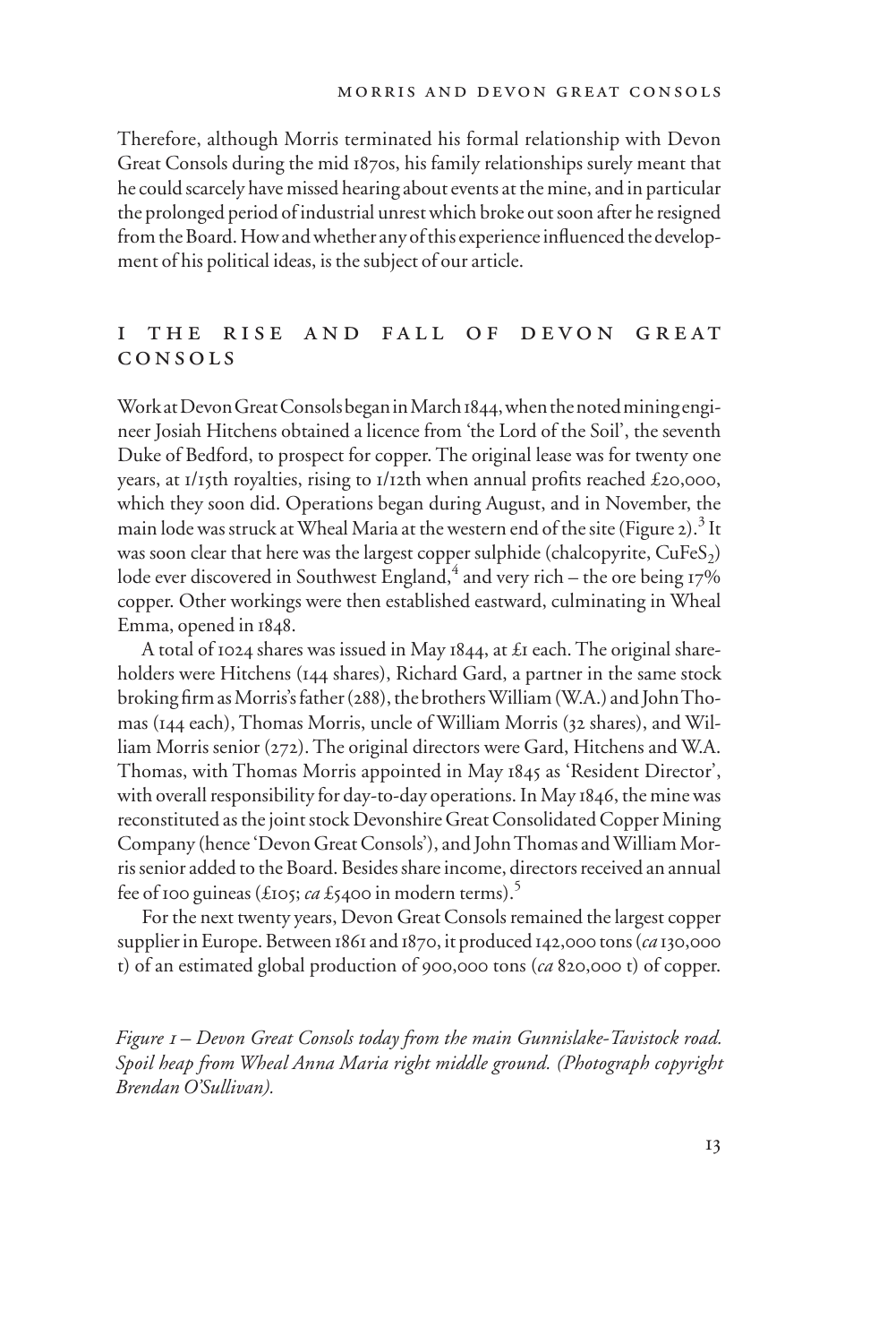

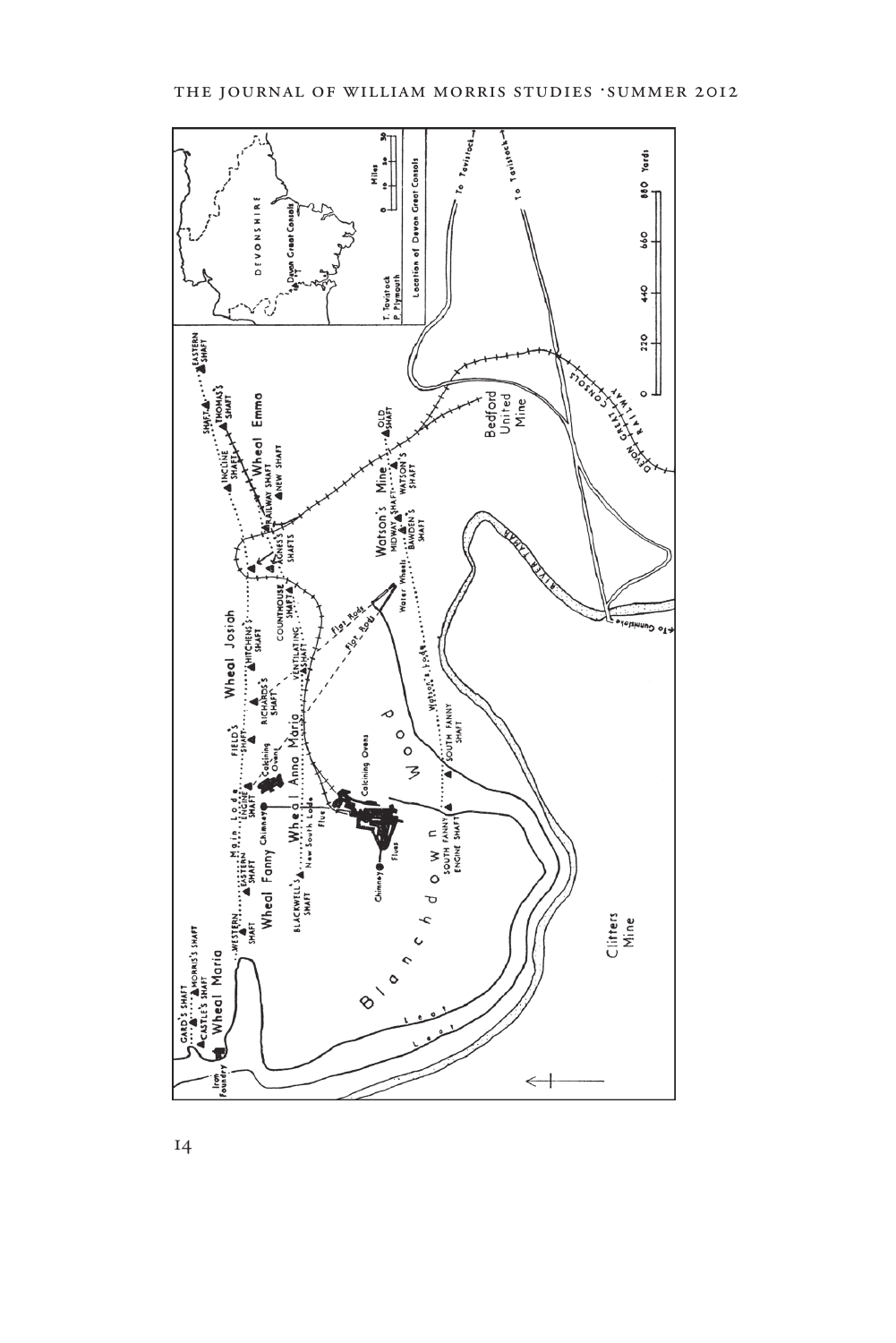During the height of its prosperity (1855–1856), some 20–30,000 tons (18–27,000 t) of ore was raised per year, generating annual receipts of £100–160,000 (*£4.5–9.5 million*). By 1865, the mine had paid its original shareholders more than £920 (*ca £47,000*) for every original £1 share; during the same period the Duke of Bedford, in true Ricardoan fashion, collected more than £210,000 (*ca £10.8 million*) in royalties.

At its peak, more than 6,000 jobs in the Tavistock/Caradon district of West Devon and East Cornwall depended on Devon Great Consols: the mine generated annual expenditure of some £50, 000 (*£2–3 million*), as well as £1200 (*£52–55,000*) in local rates and taxes, and by 1864, it directly employed 1230 workers. Miners received  $\pounds_3$  12s (*ca*  $\pounds_1$ *foo*) and surface workers  $\pounds_3$  5s ( $\pounds_1$ *45*) per month, while 'bal-maidens' – young women who broke up the raw ore at the surface – were paid 1s–1s 3d (*£2.20–£2.75*) per day, and child workers (271 boys, 161 girls), some as young as eight, 4d to 8d (*75p–£1.50*). Engineers designed and constructed lathes, sawmills, water-wheels, railways, an on-site foundry, hauling-, punching- and cutting-machines, complex platforms to support shaft interiors, and elaborate systems of ovens, pipes and baths for refining copper (and later arsenic, see below). In 1857, the company's lease was renewed, and a railway built from the mine to the port of Morwellham some  $4\frac{1}{2}$  miles (7.2 km) to the south, a measure which considerably reduced the cost of transporting ore to the River Tamar from 5s  $(f_{II})$  to 1 s per ton.

By the later 1860s, however, the copper began to be worked out, world prices fell with development of new sources overseas, and the mine began to lose profitability. But the lodes, as at many other Southwest mines, were lined with 'mispickel' (arsenopyrite [arsenic sulphide]; FeAsS), which until then had been left *in situ*, and in 1866–8 it was decided that while copper would still be extracted, production at the mine would begin to switch mainly to arsenic, at that time used very widely indeed in pesticides, dyes, glass, paints, enamels, textiles and wallpapers.<sup>6</sup> The ore was roasted ('calcined') on site, and condensed at the top end of flues, a two-stage process producing the white crystalline powder arsenic trioxide ('white arsenic';  $As<sub>2</sub>O<sub>3</sub>$ ). Conditions for surface workers who shovelled these crystals out of the condensers were primitive; mouth-masks and hessian sacking which covered their ears, feet and ankles were all the protection available to most of them. By 1870, Devon Great Consols was already supplying half the world's arsenic, eventually yielding some 72,279 tons (66,708 t). Annual output overtook copper production by about 1880, and peaked during the 1880s at *ca*

*Figure 2 – Site map of Devon Great Consols, from Goodridge, p. 230 (see Note 2). Reproduced with the permission of the Devonshire Association.*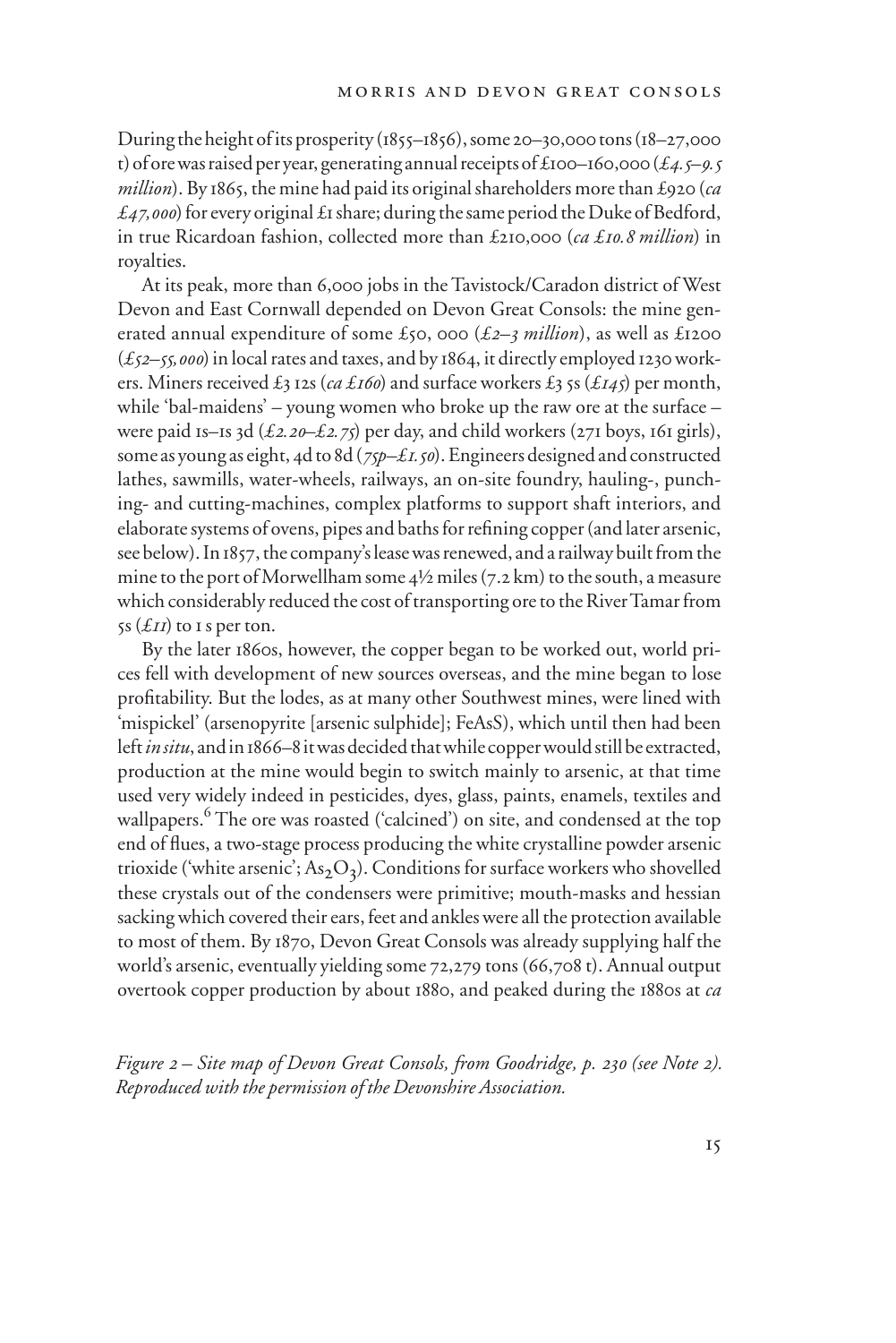#### THE JOURNAL OF WILLIAM MORRIS STUDIES .SUMMER 2012

3200–3300 tons (*ca* 3000 t), with highest annual receipts reaching some £26,000  $(E_{I,25}-I, \varsigma \text{ million})$ .

From this time, however, the mine went into decline. By 1872, with a few exceptions, it had ceased to earn a dividend, and in 1873 the ninth Duke was asked to forgo his dues (he refused). Instead, he favoured expansion; at his stipulation a new lease was granted to explore for tin, widely believed to lie, as at many mines farther west, beneath the copper – first at Wheal Josiah, then at Wheal Emma. In order to raise funds, Devon Great Consols was reorganised in 1872 as a public liability company with 10240 £1 'new' shares, ten times the original number.<sup>8</sup> However, no great quantities of tin were found, and by 1888 the search was abandoned. By 1880, the mine was losing £5,000 (*ca £240,000*) per year, although it is interesting to note that, on the strength of two good years (1880–1881), the directors raised their annual fees from 100 guineas (by then *ca £5,000*) to 500 (*ca*   $£25,000.9$ 

In 1885 the Duke finally agreed to forgo his dues, provided no dividend was paid. In 1899, the last of these, on a £1 share, was £2s 6d (£7.13). During 1900– 1903, work ceased, the mine closed, and its equipment and other fixtures were sold. By then, Devon Great Consols had paid out some £1,225,216 (*£55 million*) in dividends, more than £119 (*ca £5300*) per original share. The land reverted to the eleventh Duke, who ordered the site cleared and restored; hence few traces of the original Devon Great Consols now exist. Several attempts were made during the twentieth century to reactivate the mine, but with very limited success. According to Frank Booker, some 2,000 t of recoverable minerals lie beneath its surface, and there are indeed romantic exploration geologists who still believe that workable deposits of tin exist somewhere below the abandoned workings.

#### II WORKING CONDITIONS, INDUSTRIAL r e l at i o n s

Devon Great Consols considered itself a model employer. Especially during the prosperous years (1844–1864), its directors tried to maintain the appearance of benign treatment of their workers. They employed a resident doctor, provided baths, heated changing and drying rooms – highly necessary in the wet conditions underground – lockers in which to keep dry clothes, hot water for tea and coffee, ovens supervised by surface workers to heat meals, and warm rooms in which to take them. They also hired a schoolteacher for the younger children—as the Factory Acts of 1833 required—although parents were charged 'a small fee'.<sup>10</sup> In 1859 – a year in which the total dividend from the mine was £45,056 (*ca £1.95*) *million*), or £43 (*£1856*) per share – they paid out 100 guineas (£105, *ca £4500*; later reduced to 20 guineas, £21 or *ca* £900) for the children's elementary education.<sup>11</sup>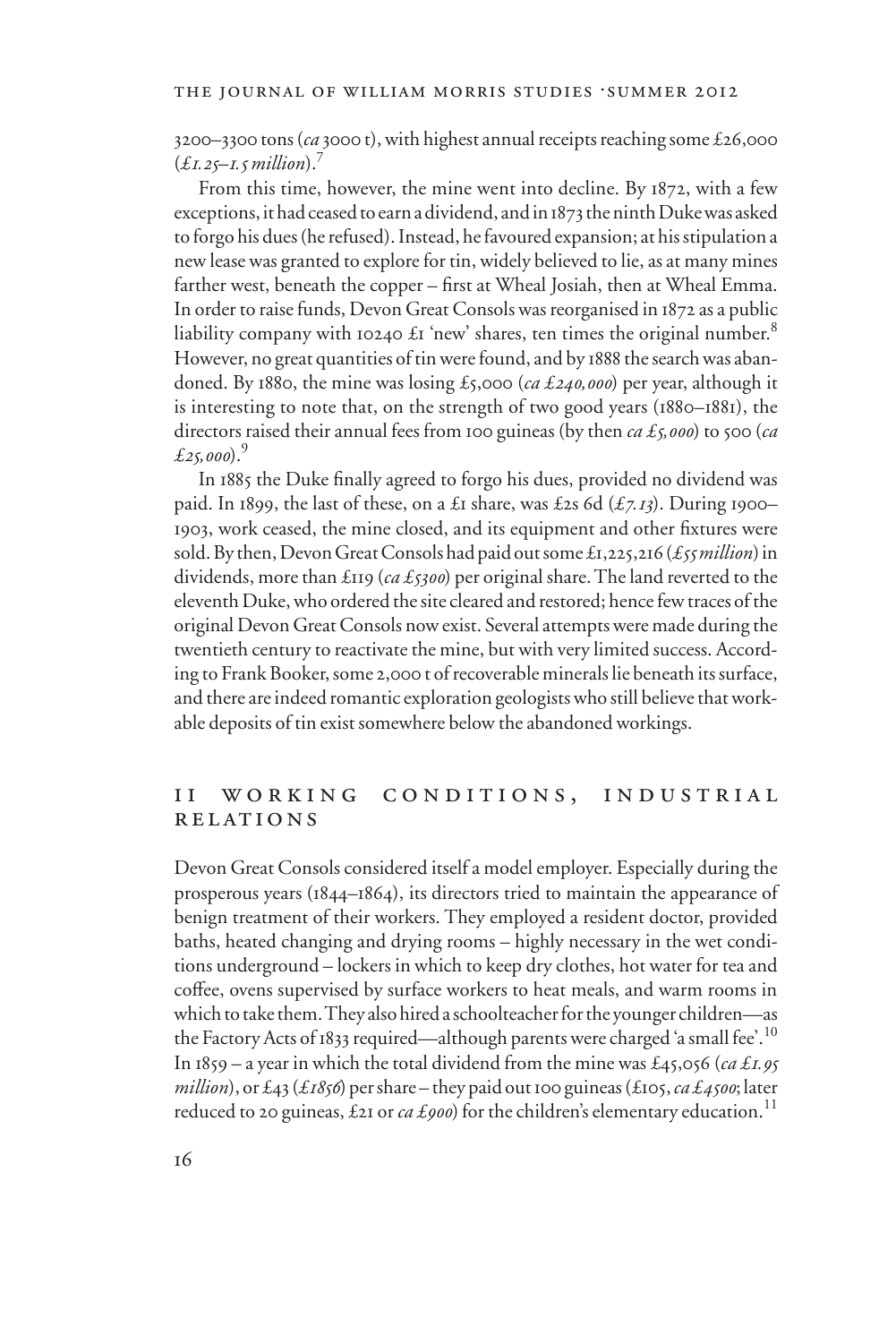Once employees began to earn more than 8d *(£1.50)* per day, they were charged up to 1s 6d (*ca £3.25*) per month on a sliding scale for medical care, and 4s (*ca £8.65*) per month if they actually fell ill. These charges seem small, but compared to a miner's monthly wage for 1864 (£13 12s; *ca £160*) they were not, at least for those required to pay them. Victims of onsite injuries received subsistence of £1 (*ca £45*) per month, and miners were expected to collect for the families of those killed in accidents.

The directors also encouraged what they regarded as the virtues of temperance and abstinence. Boys and girls were kept separate at meal times, and – surely a rarity for those days, except in coal mines and munitions factories – the mine was a complete no-smoking area. Seven hundred copies of *British Worker* and *Band of Hope* were sold monthly in and around the mine, and funds were provided to support a brass band, a glee club, and a choir. Apparently, no 'singer' ever failed to find a job at Devon Great Consols,  $^{12}$  and those workers and managers (a minority) who lived at the mine itself formed a tight-knit community.

Within the mine, iron tamping tools for drilling blast holes were forbidden (as they caused sparks), and copper tools used instead; gunpowder was strictly rationed. Despite these measures, 'as early as March 1846, (the mine) had acquired a reputation for fatalities'.<sup>13</sup> All work below ground was conducted by candlelight; as well as wet, the mine was also, like many in the region, very hot at depths – up to 30 $\degree$  C – although linking shafts ('winzes') were used to keep the 'levels' ventilated. Most workers did not live at the mine, but in Tavistock or Gunnislake, or in the surrounding villages. Many were therefore required to walk 4–5 miles (6.5–8 km) to work, and of course the same distance home again, often while carrying their exhausted children. Three shifts were originally worked (6 am–2 pm, 2 pm–10 pm, 10 pm–6 am), but later, as prosperity declined, the nighttime shift was abandoned.<sup>14</sup>

Levels were connected by near vertical ladders, and at the end of their shift, it often took men an hour to climb back to the surface. Not everyone worked in the deepest parts of the mine, of course, but those who did faced a near-vertical climb from the bottom (e.g. of Wheal Joseph) of *ca* 225 fathoms (*ca* 405 m).<sup>15</sup> Up to one third of miners' total daily energy conversion was therefore often expended on going to and returning from work. Even so, younger men considered it a matter of honour to make the entire climb without once pausing for breath. Later, two examples of the fearsome 'man engine' – on which men rode up and down the rods used to transmit power from the surface to the pumps below, jumping by candlelight from the 'up' rod to the 'down' – were installed, at Wheal Josiah (664 feet; 200m), and Wheal Emma (1140 feet; 340 m). Conditions for surface workers were scarcely better. 'Bal-maidens' spent most of their time breaking rocks of ore into fragments small enough to go to the crusher, and 'pickers', surface workers who separated the crushed ore from the waste, worked their entire shift kneeling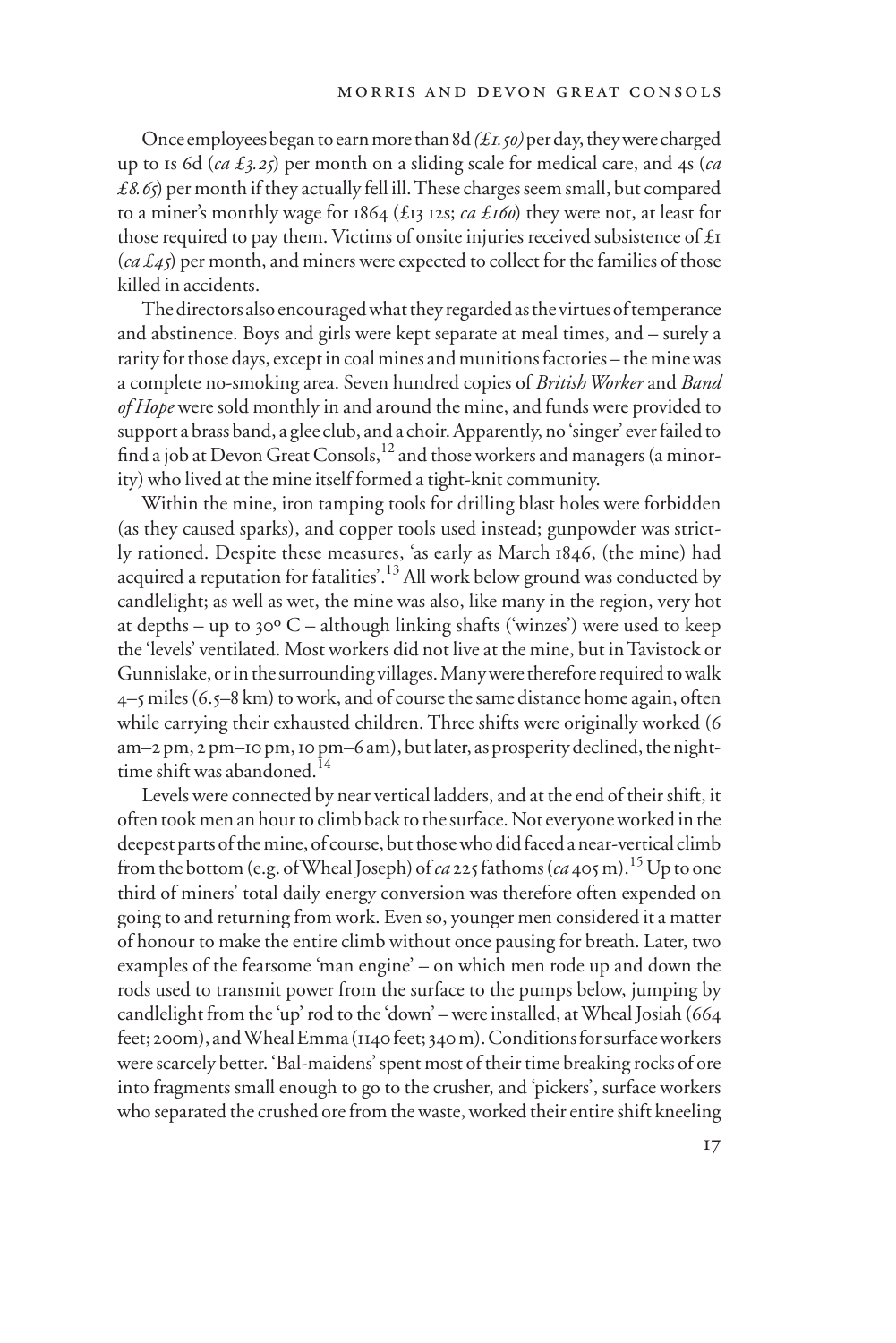on tables in order to perform their task.<sup>16</sup> As they were on piecework (see below), miners were charged for blasting powder, candles, and the use of crushing and separating equipment.

Industrial relations at the mine during the early, expansionist years were, however, generally quiescent, although in 1850, two hundred 'pickers' (mostly young people) staged a one-day strike in order to protest against reduction of wages. They were all instantly dismissed, although re-engaged the following day, at even lower rates.<sup>17</sup> By 1865, with mining becoming less profitable, and food prices rising, the miners of the Caradon (East Cornwall) district, many of whom worked at Devon Great Consols, formed a Miners' Mutual Benevolent Association (MMBA) which drew up draft rules regarding wages, and proposed establishment of wages committees for each mine, to settle disputes over wage fixing.

Despite figures widely quoted, precise historical wage rates at Devon Great Consols, as well as at other mines in the Southwest, are difficult to assess, mainly because of the methods of allocating work. Of these, the simpler was 'tutwork', whereby pairs<sup>18</sup> of experienced miners – who then took on extra men as partners  $-$  agreed to work a certain section of  $\text{lode} - \text{a 'pitch' - at a fixed price per fathom}$ (see Note 15), according to the nature of the ground, and always for two months. A more complex method was 'tribute', where rather than a fixed price per fathom, miners were paid a percentage of the royalty received on each ton of ore. Thus 'tribute' wages fluctuated both with the price of copper, and the quality of the ore, as well as factors affecting 'tutwork'.

Both methods therefore involved piecework, and both were speculative, 'tribute' the more so. On the bimonthly 'Setting Day', always a Saturday, miners gathered at the mine, and the Clerk described each pitch in turn, stating how many men were needed in order to work each one. An auction then took place, in which 'pairs' would bid against each other for the right to work each pitch. Clearly the lowest bid for each pitch won, and so things went on until all were taken.

Thus wages were fixed as a result of competition between the men, and might vary a great deal according to the value of each 'pitch', and the 'bargain' struck in order to secure it.<sup>19</sup> During the prosperous 1840s, about 130 men were employed at Devon Great Consols annually on 'tutwork', and about the same number on 'tribute', although the latter number increased later in the decade. Tutwork wages were about £3 (*£155*) per month, and 'tribute' *ca* £4 6s (*£220*). By 1864, however, with the decline in quality of the ore, there was very little 'tribute'. During the 1860s, 'tutwork' prices varied between £18 and £22 (*£800–£980*) per fathom, whereas during the 1850s, the highest 'tribute' ever paid was 10s (*£25*) in the £, the lowest 4d  $(\delta \varsigma p)$ .<sup>20</sup>

Miners in Southwest England were therefore essentially self-employed in a speculative occupation, one of the main reasons, it is often argued, why trade unionism has historically never been very strong in that region. One of the min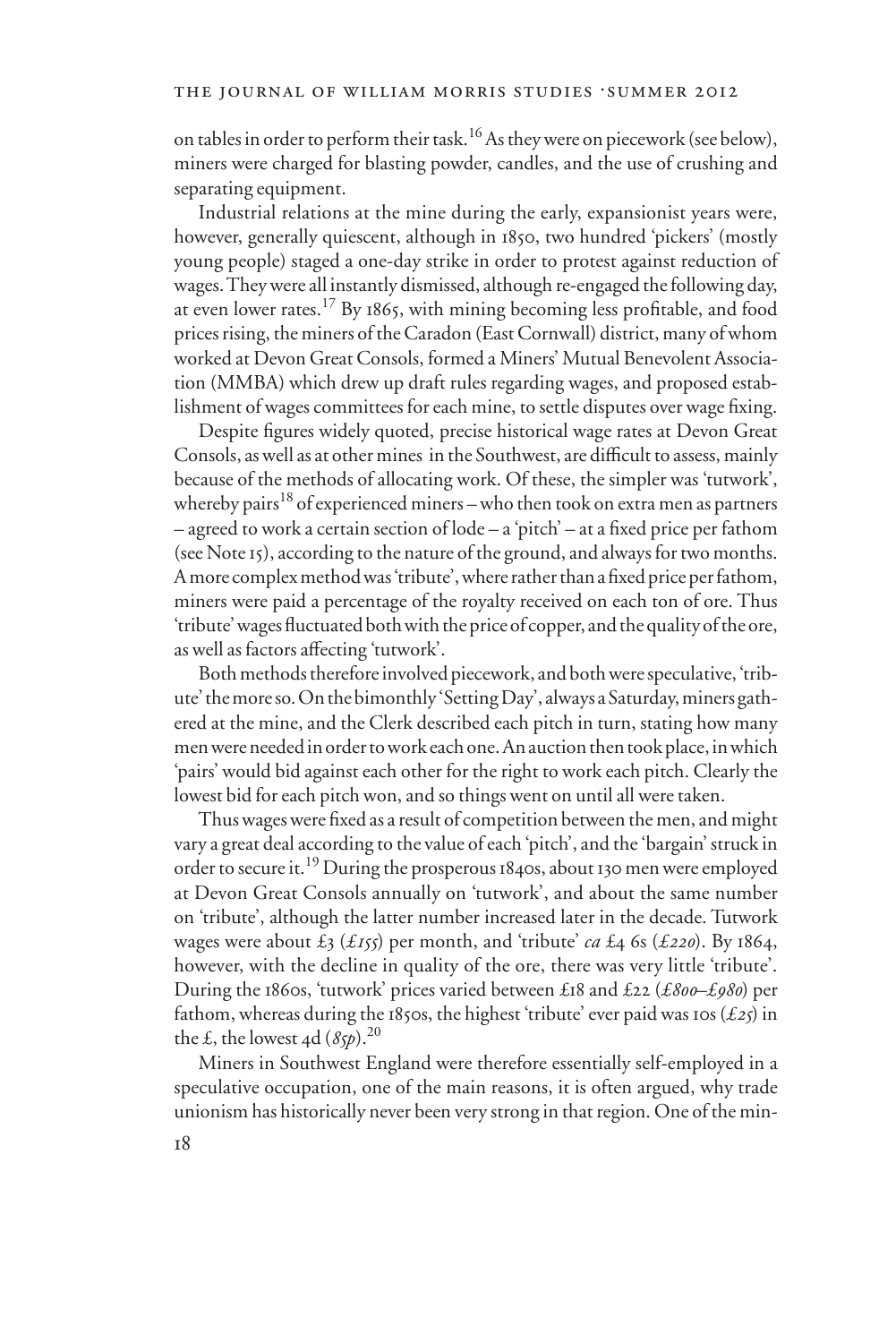ers' principal grievances was that overseers ('mine captains') often let pitches to 'diluted labour' – 'pairs' consisting either entirely of, or including, men unskilled at mining, such as agricultural labourers.<sup>21</sup> Such 'diluted' teams slowed up the work, and also tended to strike lower 'bargains'. This practice, and low wages generally, were the main grievances the proposed wages committees were designed to address.

However, in March 1866, as soon as the MMBA issued its draft rule book, twenty mine managers in the Tavistock/Caradon area issued a public declaration that they would 'withhold employment from all persons who shall become members of the society', on the grounds that it was 'subverting the authority invested in mine agents and causing irreparable damage to mining enterprise'.<sup>22</sup> The local magistrates reacted hysterically to the prospect of a lock out, calling out 130 police officers, 130 special constables, 150 soldiers from the 66th Regiment stationed at Plymouth, and 'a body' of Marines. On Setting Day (3 March 1866) two thousand people – mostly onlookers not miners – assembled at the mine. The Chairman, W.A. Thomas, told them that 'if you go on this way, (the mine will close)', and that 'my friends and I are carrying a number of mines; we are spending money without a farthing of remuneration, and all has gone for your support': he then sat down amid silence. But of twenty-four pitches auctioned, only four were 'set'. Thomas then jumped to his feet and delivered 'a sermon on market forces the like of which was not heard again until the 1980s', but still no bargains were agreed. The pitches were left open until Monday, while the miners 'consider(ed) their duty to God, and to their fellow men'.<sup>23</sup>

On learning the employers' reaction, the miners, somewhat charitably one feels, rewrote their rulebook to omit the contentious clause about wages committees, but the owners maintained that their other objections, to 'diluted labour', and to 'taking pitches from another member' (i.e. underbidding) were still untenable. They would support formation of a 'benefit society' for the assistance of the old, weak or infirm, but no rules which interfered with the working of the mine. Despite support from local clergy, and from the *Tavistock Gazette*, but probably because of recruitment of blackleg labour from West Cornwall, many MMBA men eventually drifted back to work, although some left the area or even emigrated.

A second major grievance was the 'five week month', or the 'thirteenth payday'. In Southwest England, by custom, mine workers were paid 'monthly' (i.e. every four weeks), and Setting Day was also pay day; thus there were thirteen pay days per year. Surface workers were paid fixed wages, but as explained, fixing miners' pay was somewhat more complicated, with 'bargains' set on alternate months.<sup>24</sup> During intervening months, miners received 'subsistence', based on an estimate of their first month's earnings, and adjustments were made the following month. From 1844 to 1872, there had been only twelve pay days per year,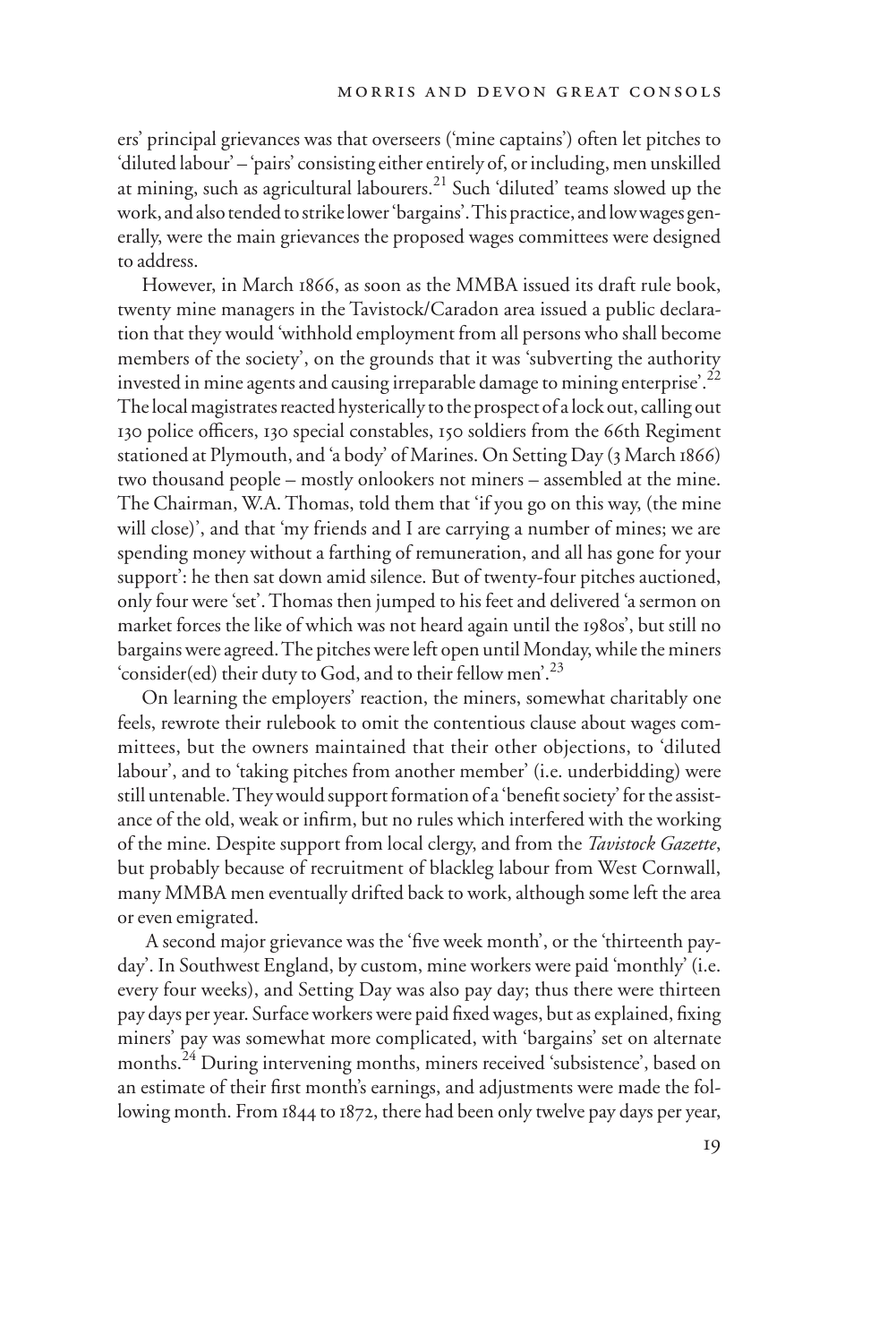four of which therefore took place in 'five-week' months, during the last week of which miners, who were, after all, on piecework, believed that they more-or-less worked for nothing.<sup>25</sup>

In 1872 an extra, thirteenth Setting Day was introduced, a measure which went some way toward reducing the impact of diminishing returns at the mine on wages. However, in 1878, the Board decided to cut costs by reintroducing twelve pay days, a move the workforce interpreted as a thinly disguised pay cut. An immediate withdrawal of labour followed, including 150 workers at Wheal Emma.

Again the strikers received considerable local support, including both that of the Vicar of Tavistock and the Portreeve,<sup>26</sup> the Duke, and even the now-ailing W.A. Thomas. But a principal figure in this dispute was Peter Watson, who joined the Board in 1877, and became its Chairman in 1880 with the resignation of W.A. Thomas. Unlike most directors of Devon Great Consols, past or present, Watson had first hand, practical experience of running a mine, but unfortunately for the work force, he also possessed an even more uncompromising attitude to disputes. At a Board meeting to discuss the strike, he accused the local clergy of having 'irritated the people and brought this strike on'.<sup>27</sup> So when Thomas Morris, the Resident Director, promised the men that there would be no reduction of wages, they stated they were prepared to accept his word, but not that of the 'London Directors' – Watson, and Morris's brother (Hugh) Stanley Morris, who together had restored the 'five week month' in the absence of other members of the Board.

This time the strike lasted two months, and was successful, mainly because on this occasion there were no blacklegs available. Watson was adamant that the five week month was 'an absurd matter', but eventually was forced to withdraw. However, he contrived a settlement by stating that he would concede on the 'five week month' if the men would take a substantial pay cut, from £14 9s (£35.60) to £13.7s (*£32.80*) per month (8 %), and also agree, in turn, that the masters alone possessed the right to determine wage rates. When they unwarily agreed, and returned to work, three more reductions followed over the next eighteen months.<sup>28</sup>

The subsequent history of industrial relations at the mine is of more disputes, wage cuts and arguments among the directors. After *ca* 1880, no one seemed able, or inclined, to raise sufficient funds to upgrade the mine or its facilities (e.g. by introducing electric light). The number of workers at the mine gradually fell, from more than 700 in 1880, to *ca* 400 by 1900. 29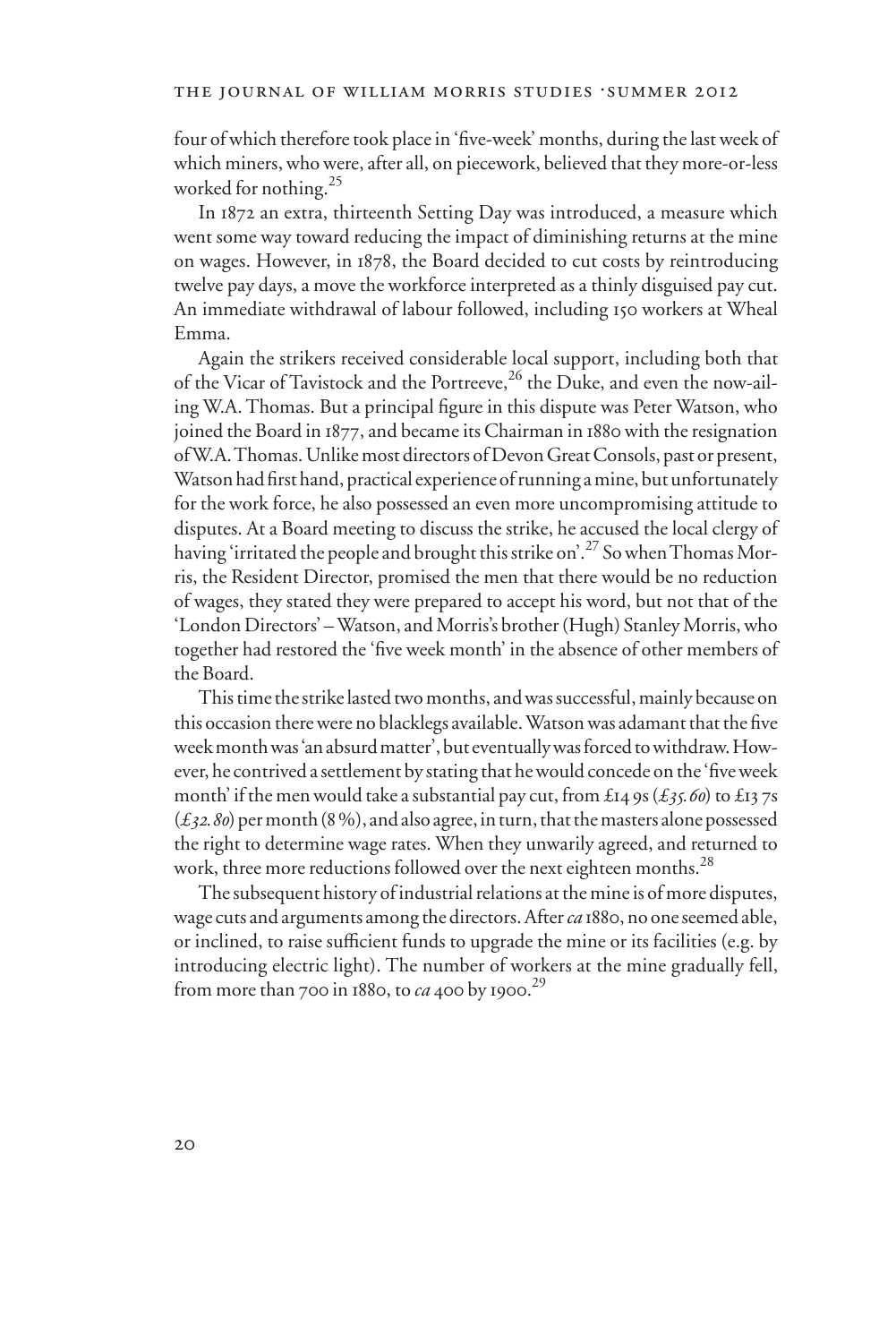#### III THE MORRIS FAMILIY AND DEVON GREAT co n s o l s

Two members of the Morris family – the 'seasoned risk-takers'30 William Morris senior, and his brother Thomas Morris – were among the founder shareholders of Devon Great Consols. From the outset, the Morris family held an approximate 30% stake in the mine – W. Morris senior 272 shares, Thomas Morris thirty two – which it maintained almost until closure. Subsequently, three other members also served on its Board – Morris's uncle Francis Morris, who took over when William Morris senior died in 1847, Morris himself, a director from 1871 to 1877, and (Hugh) Stanley Morris, his brother, who succeeded him.

After the first full year of operations (1845–6), the original  $\pounds$ I shares were worth £800, and the first annual dividend £7, 622 (*ca £920,000*) or £71 (*ca £3650*) per share. Thus within eighteen months of the opening of the mine, William Morris senior had become – by modern standards – a millionaire. When he died his estate – one of the top 1% of those declared intestate that year – was valued at £60,000 (*ca £3.5 million*). Two thirds of this sum (£40,000, *ca £2.3 million*) represented his stake in Devon Great Consols.<sup>31</sup>

Nevertheless, Emma Shelton Morris, his widow, needed to liquidate some of these assets in order to pay off her husband's trading debts. With the loss of his bond-broking income, and his share capital, she was now heavily dependent on Devon Great Consols, and sold twenty two shares in 1850, and fifty in 1851, realising *ca* £20,000 (*ca £1.17 million*).

Twenty of these shares were sold to her brother-in-law Francis Morris so that he could assume her husband's seat on the Board. Together with Thomas Morris, the 'Resident Director', he advised Emma to retain her remaining shares (*ca* 200?), which would have brought in a regular annual income during the 1850s and 1860s of *ca* £51 per share (*ca £115,000*).32 These sums would have been redistributed over the years, as she also decided to endow each of her nine children, sons and daughters alike, with thirteen shares at their majority, a generous gift intended to confer independence. By the time she died in 1894, her Devon Great Consols stocks were almost worthless, but the rest of her estate was assessed at over £16,000 (*ca £960,000*).<sup>33</sup>

Thomas and Francis Morris participated in thirteen other mining ventures between 1847 and 1874, all unsuccessful.<sup>34</sup> As we have seen, during the 1878 strike, Thomas travelled to London to present the miners' views to the Board, assuring them that their wages would not be cut. He loyally supported their demands, and accused Peter Watson of 'improper use of proxy votes', but the shareholders' ballots went against him.<sup>35</sup> His downfall as Resident Director came a year later, when the 'London directors', including his nephew Stanley, reprimanded him for allegedly buying timber without consent, and granting miners a small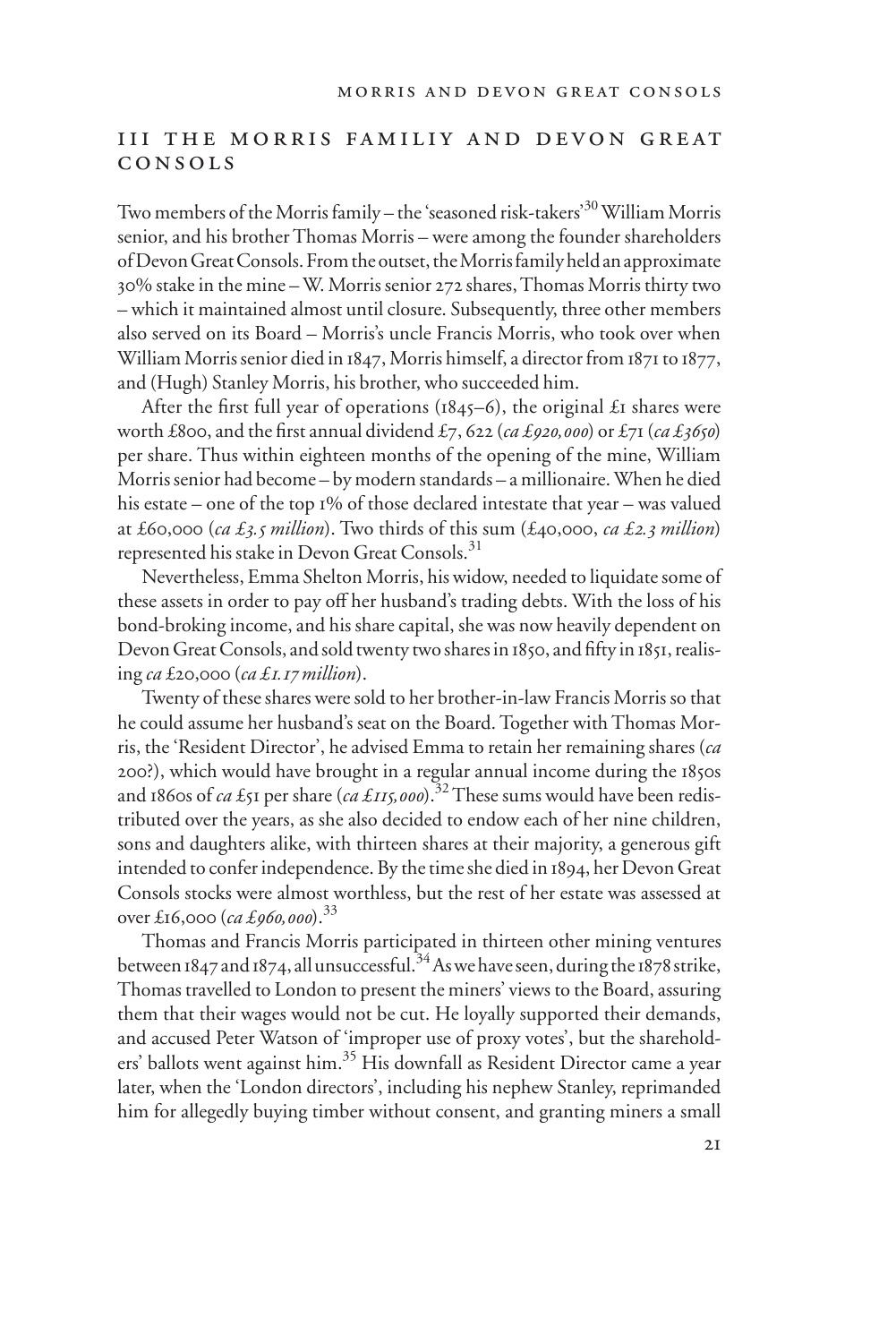number of unauthorised extra holidays. Thus confronted, he declined to seek reelection and retired. He died nine years later in 1888, leaving a more modest estate than that of his sister-in-law to his disabled son and four unmarried daughters of £9,500 (*ca £570,000*).36

It seems likely that when his uncle Francis resigned in 1871, Morris's mother urged him to take the 'family seat' on the Board of Devon Great Consols. But the Board was run more or less autocratically by W. A. Thomas, and the sole personal record of Morris's attendance is a series of passages in four letters to his mother.<sup>37</sup> In the first, provisionally dated 11 June [1872?], he reported the Board's intention to reconstitute itself as a limited-liability company, multiply its shares by a factor of ten, and assume liability for a call of £48 per (old) share. He also reassured her that there was 'no chance of all this money being called for', and added that she could tell his brother Arthur that 'the price of copper is high and like to remain so'.

In the second, dated 23 November 1872, he wrote to her neutrally that 'last Friday we had the new contract for arsenic, & got a very good price for it', and in the third, written on 25 May [1874?], he remarked that he was

… expecting Arthur here this morning to talk about the D. G. C. I don't know what may happen at the meeting, but think that nothing will be done: things are looking a little better there, & the last sale was (comparatively) good as I daresay you have heard.

Finally, in the fourth letter, dated  $27$  May 1875, he notified his mother that

I have just come from the DGC meeting &, I suppose, ended my business there, except for receiving my 100 pounds which they were once again kind enough to vote us. Stanley will tell you all about the meeting.

On the whole, these dutiful and rather laconic passages seemed designed to avoid any serious discussion or confrontation. Morris was also very much otherwise engaged. During his five year tenure on the Board, he composed *Love Is Enough*, illuminated more than two hundred manuscripts, temporarily ceded Kelmscott to his *quondam* friend Dante Rossetti, studied old Norse and modern Icelandic in preparation for his two journeys to Iceland, and managed during interstices to fulfill his obligations as manager of Morris, Marshall, Faulkner  $\&$ Co.

When he became a director in 1871, Morris bought fourteen shares, and one more in  $1872^{38}$ —bad investments in monetary terms, for they nullified any financial advantage he gained from his director's fees. He sold his last shares in 1877. After he left his last directors' meeting in 1875, he reportedly sat on his obligatory top hat,  $39$  an interesting gesture. It is difficult to imagine him in this garb in the first place, but contemporary pictures of miners and mine agents bear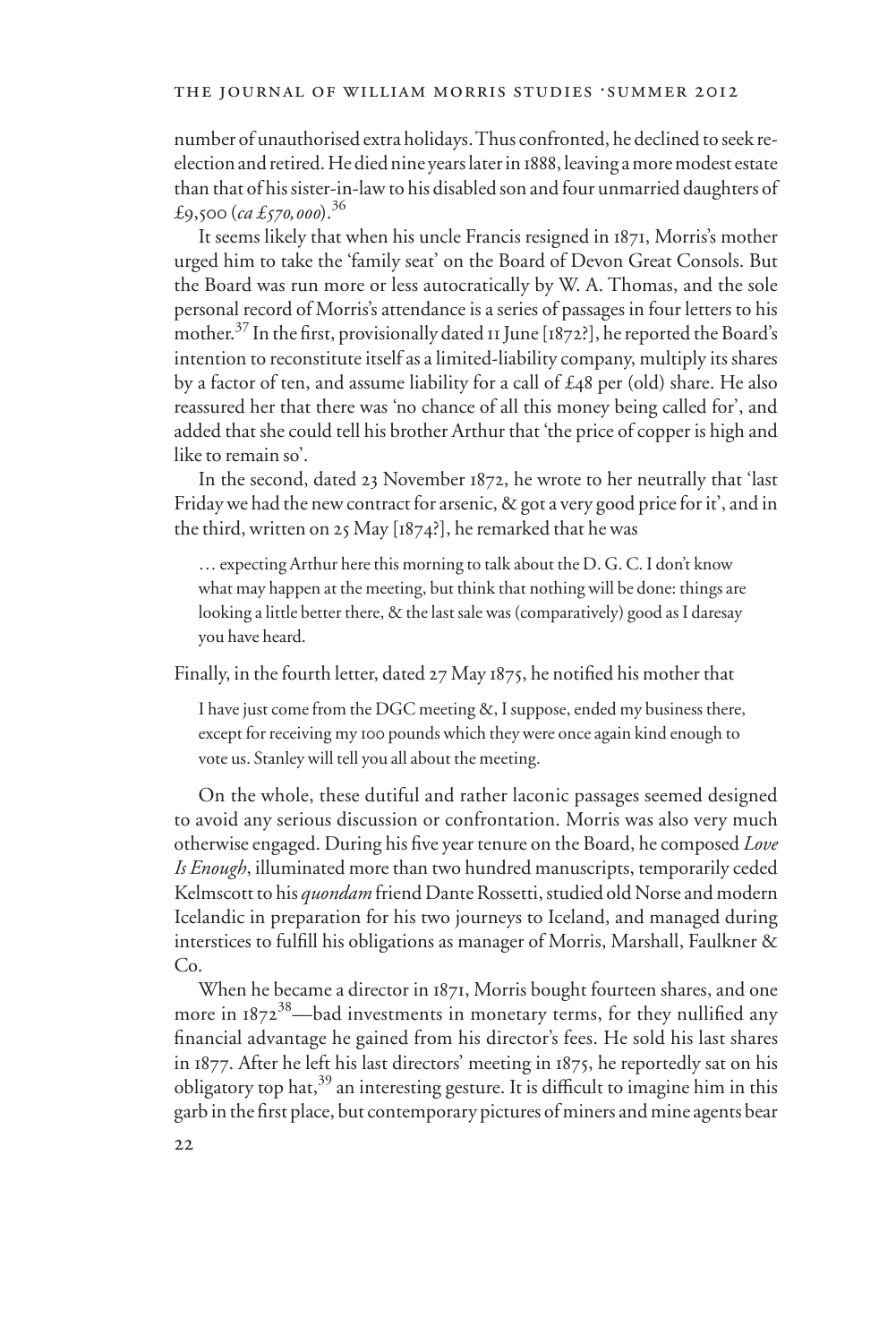witness to the rigidity of a dress code of suits, hats and constricting neckwear as class-stratified marks of respectability. Haberdashery may have been a 'lesser art,' but purgation took precedence in the case at hand. Years later, in 1895, Morris converted his inheritance from his mother to art, and at his death in 1896 left his books, his two homes, and his shares in Morris & Co and the Kelmscott Press but no securities.<sup>40</sup>

Much has recently been made of Morris's income from Devon Great Consols, and the 'fabulous'41 wealth it produced. Charles Harvey & Jon Press, however, give a more sober account, and show that his net income over the twenty-three years during which he held, bought and sold shares (1855–1877) was £8,803 (*ca*   $\dot{x}$ <sub>392</sub>,*000*), or *ca*  $\dot{x}$ <sub>3</sub>80 (*ca* £*17*,*000*) per annum.<sup>42</sup> Thus although Morris was indeed initially made financially secure – his mother's strategy – by his ownership of Devon Great Consols shares, unlike his father, he did *not* become a millionaire, although he was, of course, vastly better off than most of his later political comrades. During 1861–2 he sold two of his original thirteen shares – an act for which his family thought him wicked and mad<sup>43</sup> – but these were bought by his mother and given to his brother Stanley. Later, on becoming a director, as indicated, he bought fifteen 'old' shares for £1660 (*ca £76,000*), but subsequently (1874–77) made a considerable loss, when selling all of his 260 'new' shares (i.e. 26 'old' shares) for £755 (*ca £35,000*).

Morris's income from shares declined steadily after 1869, so that what had been a regular financial support during his twenties and early thirties fell quite rapidly over the five years of his late thirties to almost nothing at all. By the mid 1870s, with declining copper prices, imports from abroad, and the failure to find tin, Devon Great Consols no longer provided Morris with reliable income. Partly as a result, in 1875, he took the decision to reorganise 'the Firm', from Morris, Marshall, Faulkner & Co to Morris & Co, under his sole ownership, an episode which biographers describe as 'saddening and disillusioning', and which earned the disapproval, and even the enmity of some of his oldest friends.<sup>44</sup>

After Morris's resignation, (Hugh) Stanley Morris, the second surviving brother, took over the 'family seat'<sup> $45$ </sup> and held it until 1890, when he too was forced out. He and another director attacked Peter Watson at a shareholders' meeting, asserting that he had displayed 'enormous and everlasting egotism' in his negotiations with the Duke, and chosen to 'overlook the valuable assistance that he had received in this matter', and other transactions. The shareholders supported Watson, however, and Stanley was ousted by the man whom he had helped marginalise his own uncle eleven years earlier.<sup>46</sup>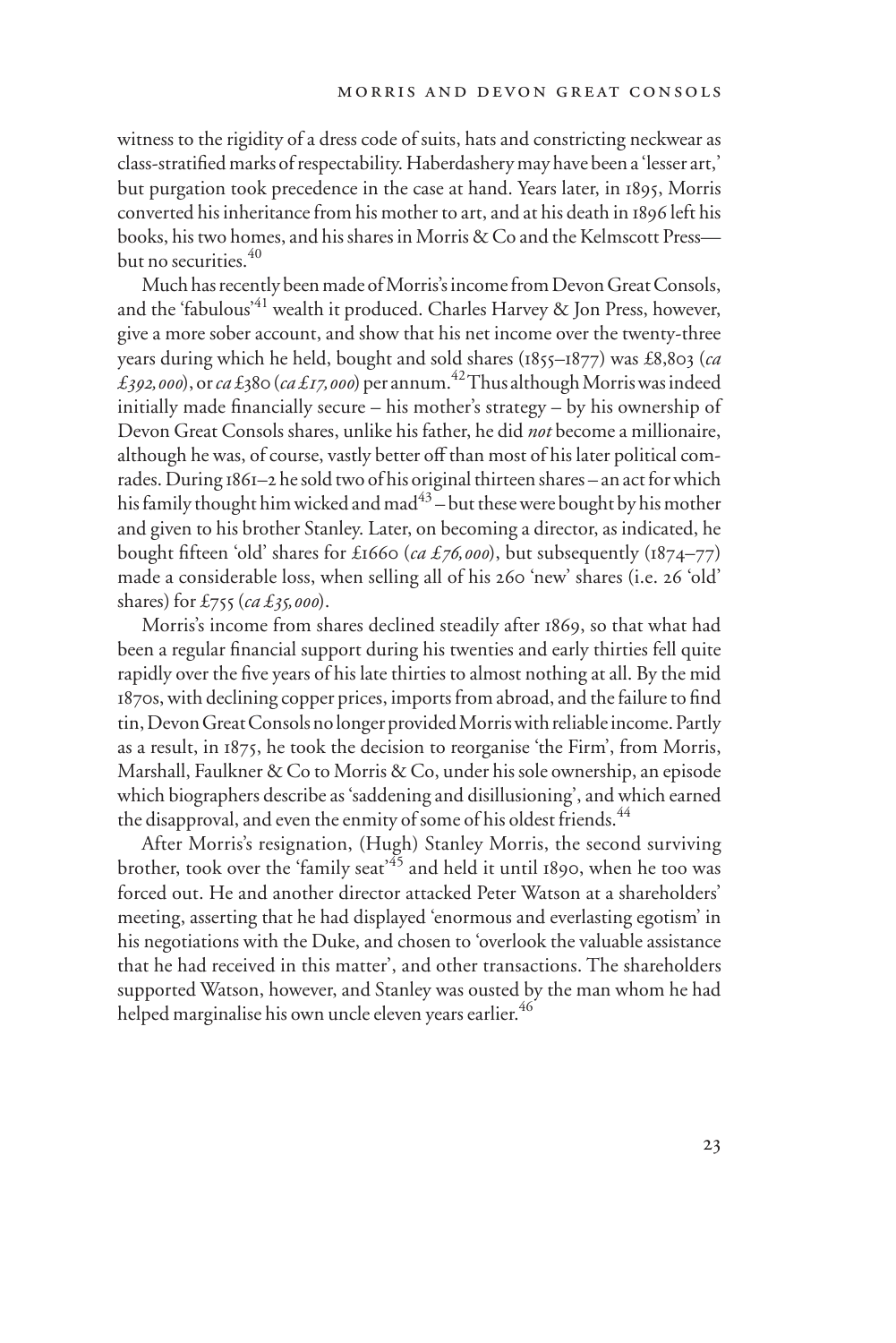## iv devon great consols and morris's s o c i a l i s m

In this section, we discuss Morris's experience of Devon Great Consols as a template for his indictment of nineteenth-century capitalism. We argue that our analysis confirms Charles Harvey & Jon Press's view that

[Morris's] personal knowledge of Victorian capitalism was one factor which made his critique of modern industrial society so powerful and influential  $\ldots^{47}$ 

As indicated, much has been made of the belief that Morris took advantage of the wealth he received from his father's speculation without any consideration for the workers who produced it, to say nothing of showing any 'remorse' for their plight.48 However, one year *before* he resigned from the Board of Devon Great Consols  $(1874)$  – and one might well write 'that' for 'as if' – he wrote to Rosamund Howard that

… when I see a poor devil drunk and brutal I always feel, quite apart from my aesthetical perceptions, a sort of shame *as if I myself had some hand in it*' [italics added<sup>1.49</sup>

Morris's departure from the Board may also have prompted his hopes – expressed during a period of renewed repression at the mine – that others of his background would join him in his political work:

The middle classes will one day become conscious of the discontent of the proletariat; before that some will have renounced their class and cast in their lot with the working men, influenced by love of justice or insight into facts.

Hinder [such justice], and who knows what violence you may be driven into, even to the renunciation of the morality of which we middle-class men are so proud; advance it, strive single-heartedly that truth may prevail, and what need you fear? At any rate not your own violence, not your own tyranny?<sup>50</sup>

and the next year that

... when the mask falls from the face of this huge tyranny of the modern world, and it is shown as an injustice conscious of its own wrong *to the honest and just of the upper classes themselves*[,] the risks of destruction will seem light compared with the degradation of championing an injustice. Yes[,] I believe that if the intelligent of the working classes and the honourable and generous of the employing class could learn to see the system under which we live as it really is, all the dangers of change would seem nothing to them and our capitalistic society would not be worth 6 months purchase.<sup>51</sup>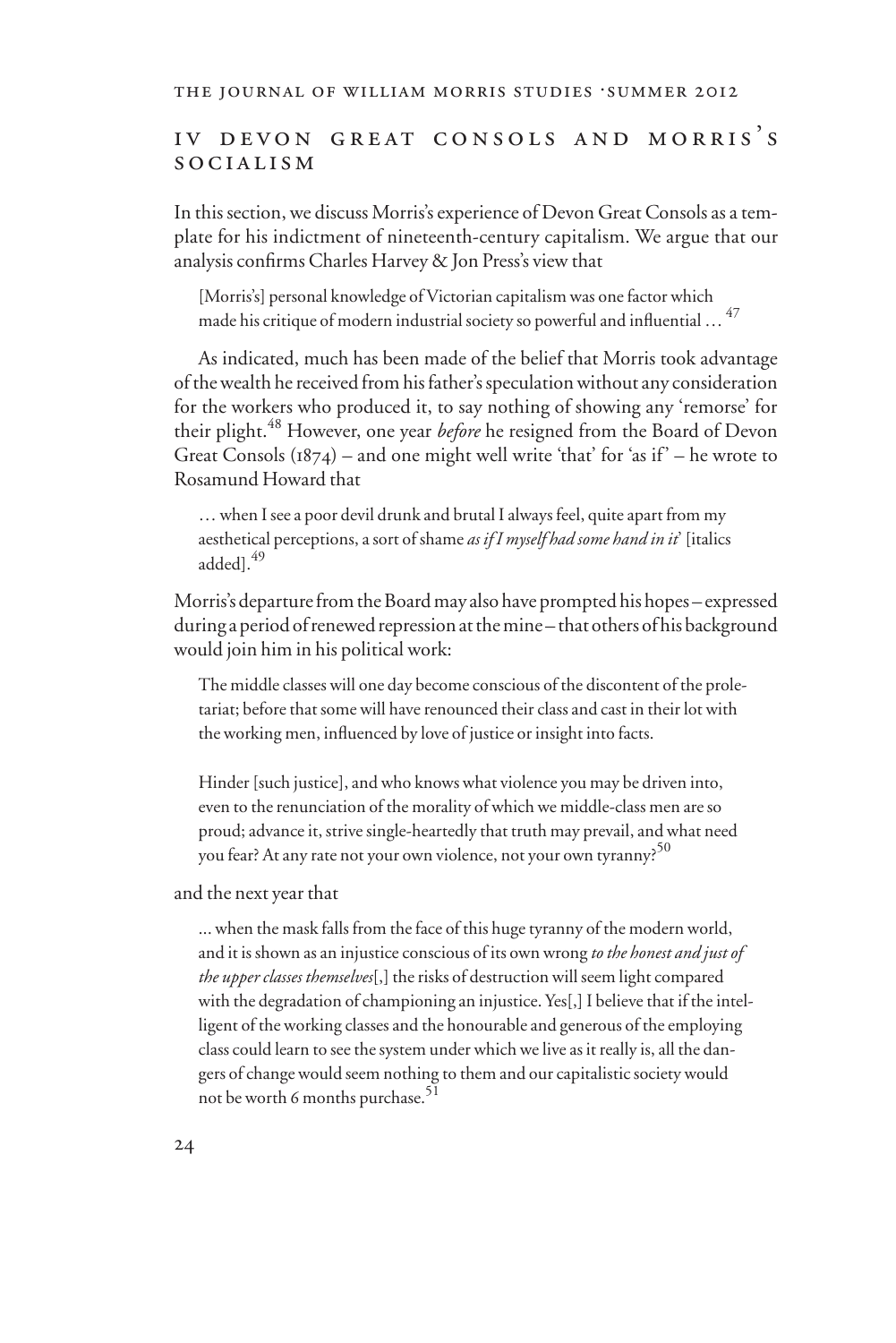It also seems quite possible that Morris may have had in mind his Uncle Thomas's dismissal, and Peter Watson's attacks on the miners during the disputes of 1878–1879, when he wrote that

... the Trades Unions claimed some share in the increase of the profit of the capitalists; that also had to be yielded, how ungraciously[;] accompanied with what unmanly complaints, what base slander of the workers at the hands of their masters, some of you may forget but I remember … 52

 The rise and fall of Devon Great Consols may also almost be read as an allegory of Morris's view of industrial capitalism as an instrument for the creation of 'illth'.<sup>53</sup> Again in 'Socialism,' for example, he argued that

… [feudal] groups have since the full development of the commercial period been resolved into two great classes, those who possess all the means of production of wealth save one, and those who possess nothing except that one, the power of labour. The first class[,] the rich[,] therefore can compel the latter, or the poor, to sell that power of labour to them on terms which ensure the continuance of the rich class, and therefore properly operating own the poor class and indeed are called their masters …<sup>54</sup>

 'Freedom of contract' in such contexts has always been hypocrisy, for destitute workers must sell their labour for whatever the market may bring, and

. . . the [masters] are able nowadays to dispense with the exercise of visible force in compelling them to work which in earlier days of the world masters used towards their slaves.<sup>55</sup>

Mineral wealth, in his view, was an especially exploitative as well as extractive case. Not only did it stoke addictive, thinly-disguised get-rich-quick fantasies, but also provided a windfall for landowners such as the Duke of Bedford, when

… the earth beneath the surface is found out to be rich in mineral and [the landowner] is paid enormous sums for leave and license to labour them into marketable wares. And all the while in each case he has been sitting still doing nothing, or it may be worse than nothing.  $56$ 

Morris also condemned not only the payment of subsistence wages and 'employment … of women and children of whom it is not even pretended that a subsistence wage is given', but

… an elaborate system of cooperative organization [which] has gone along with the invention of the machines: the increased wealth so produced has notoriously not gone to the labourer but has enriched the classes who live upon his labour … the upper classes can now with a cheap generosity afford to declare all classes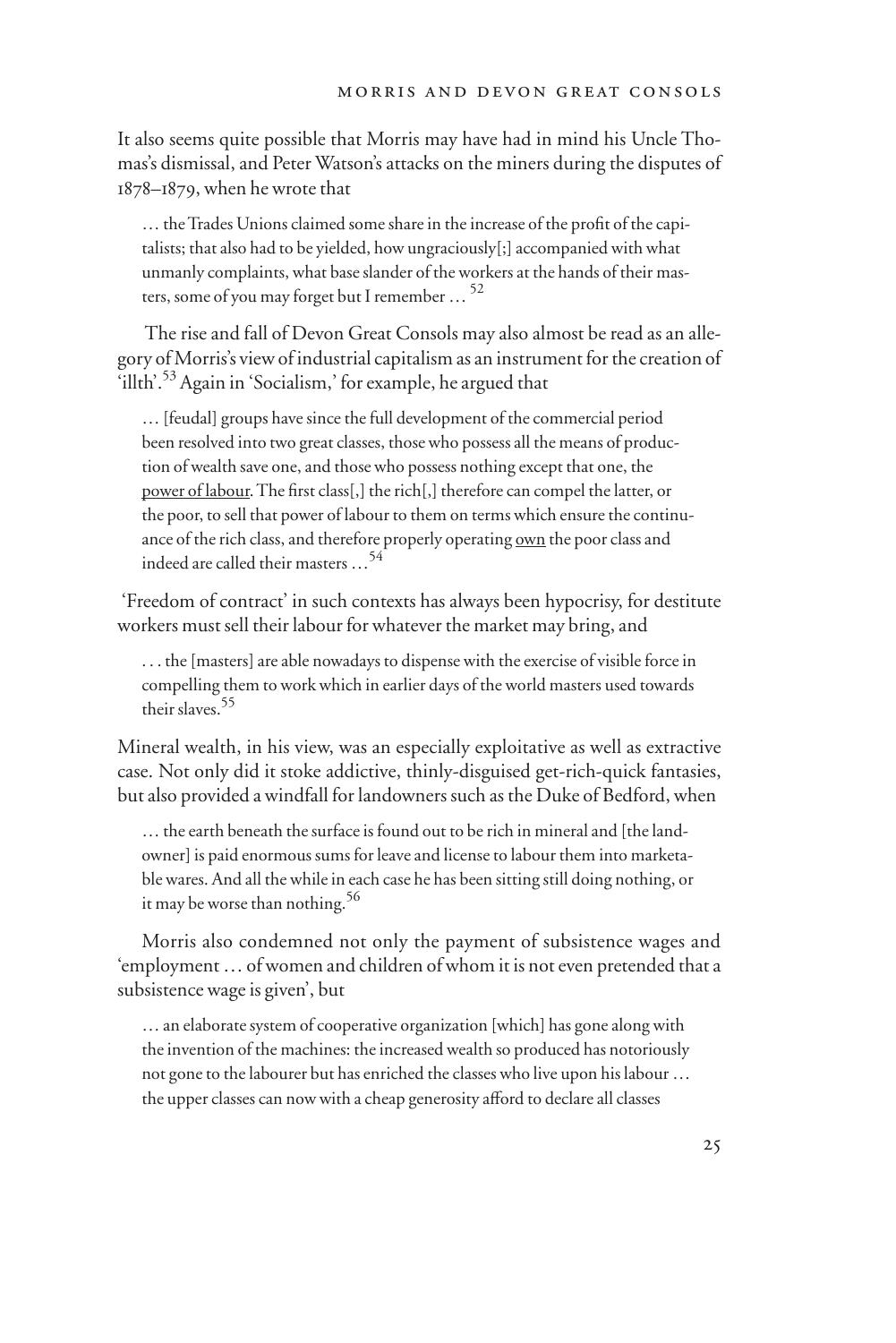equal before the law; … a sham equality I say, so long as men have not economical equality  $\ldots$ <sup>57</sup>

He also evoked the mine's everyday practices in his description of how workers must

... pay to a benefit society or a trade union a tax for the precariousness of his employment brought about by the gambling of his masters, he has to help them to pay their poor rates and thus actually enables the master to shut his factory gates on him when there is an open trades dispute between employers and employed; since otherwise the master would be taxed for his subsistence in the workhouse. 58

As for diligent managers, most of these are more destructive than the idle rich they serve:

[Y]ou will say[,] do not the masters[,] or what you call the possessing class[,] work? Undoubtedly a large part of them do work, but for the most part their work is unfruitful or sometimes directly harmful … [apart from those engaged in a few useful occupations] the rest are engaged in gambling or fighting for their individual shares of the tribute which their class has compelled the working class to yield to it; they are never producing wealth[,] hard as they may work. ... mostly he does seem to be doing something and receives his pompous title of an 'organizer of labour,' but what he does even then is nothing but organizing the battles with his enemies[,] the other capitalists who happen to be in the same way of business as himself, and so both his idleness and his industry do but serve to make life hard and anxious for all of us.<sup>59</sup>

 Particularly repellent were members of the master-class who styled themselves providers of opportunity:

… the rich and well-to-do, the usurpers of property[,] … mostly protest loudly that they are friends of the workers and wish them well, and that they dread a change in the basis of society quite as much in the interest of the workers as in their own interests … *I have been almost forced to believe in the genuineness of such professions as far as individuals are concerned*: I have talked with people who, at least for the moment, believed that it was not only good and right in the abstract for the mass of mankind to be overworked & underpaid[,] to dread starvation daily, to be forced to have neither education or leisure or pleasure or hope, that it was not only good for the universe, but good for the slavelings themselves, and that the wise among them see it to be good, the ignorant among them feel it to be so, and that they have nothing to gain & everything to lose by any possible change in the basis of society.<sup>60</sup>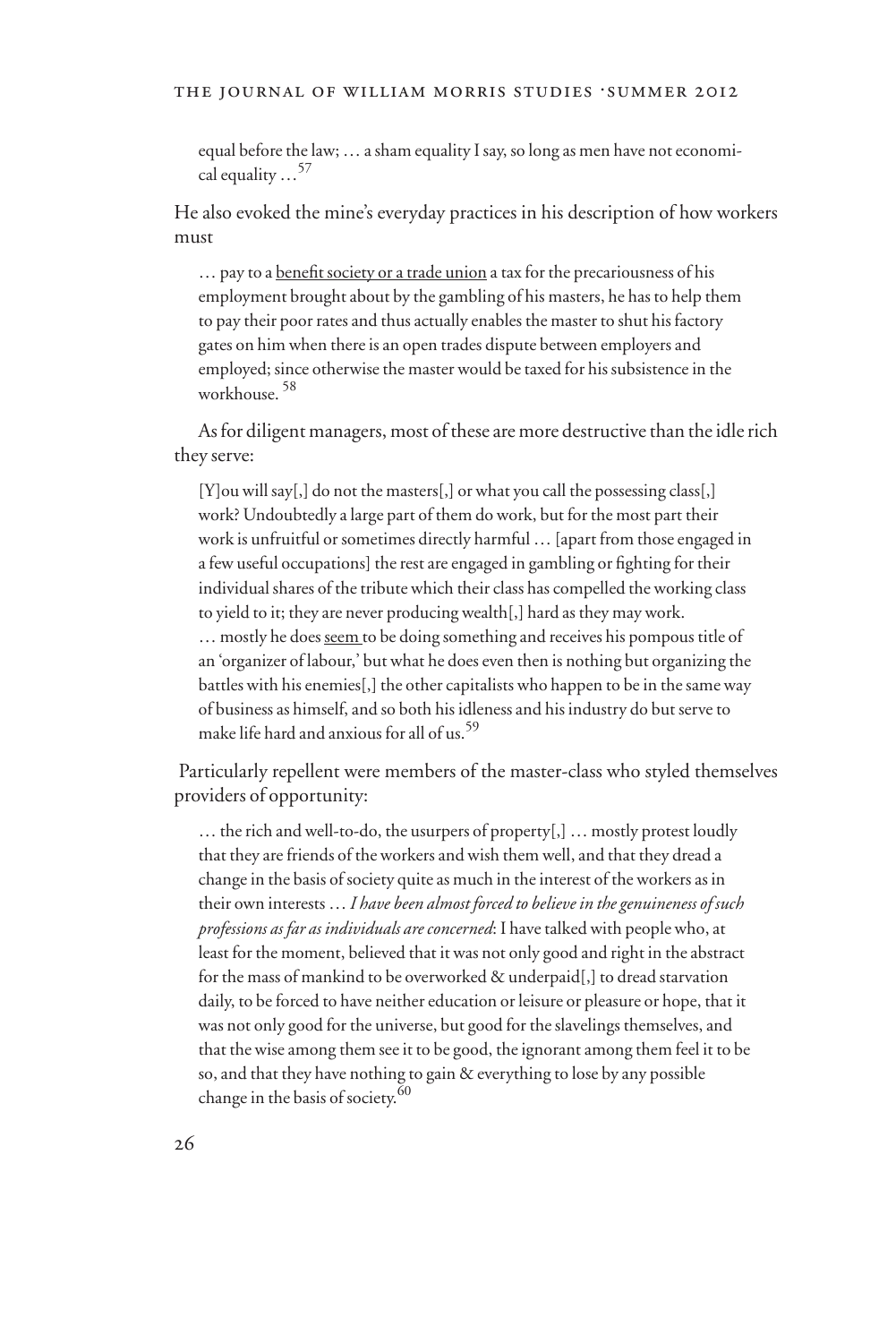More poignant echoes of the doomed strikes at Devon Great Consols may also be read in Morris's elegiac comments regarding the fate of trades unions ('some of you may forget but I remember'). Confronted with the bleak alternative of 'my way or the highway', he wrote that

... they can no longer be considered as fighting bodies ... chiefly I believe because the issue has been changed since the time when they were most vigorously at strife with the masters: the Trade Unions claimed a mere rise of wages when the selling price of the article they made rose, admitting the necessity of their accepting lower wages when it fell … the real question now is whether the masters have any claim to profits at all.<sup>61</sup>

The 1866 strike, over 'diluted labour', represented a significant defeat for the unions in the Caradon district, and while the 'five week month' strike of 1878 was initially hailed as a victory, the outcome for the miners soon turned sour as successive wage reductions followed.

At their worst, Trades Unions could become a force for reaction:

[T]he class struggle in England is entering into a new phase, which may even make the once dreaded Trades Unions allies of capital, since they in their turn form a kind of privileged group among the workmen: in fact they now no longer represent the whole class of workers as working men but rather are charged with the office of keeping the human part of the capitalists' machinery in good working order and freeing it from any grit of discontent.<sup>62</sup>

Similar spectres of cooptation underlay Morris's sceptical refusal to accept the *bona fides* of any 'reform' not predicated on the basic assumption of equal rights for all participants. In another, later essay he did permit himself a countervailing hope that such limited organisations might be replaced by something broader, more autonomous and more egalitarian:

... this older form of limited trades-unionism is, I firmly believe, now in process of transformation into a new unlimited combination of the workers from which everything may be hoped. I must refer you to the International Congress just ended in London as a very encouraging sign of the times: for … at that Congress there was a general recognition of the fact of that unhappy struggle of the classes which is the inevitable result of inequality[,] and which it is our business to bring to an end  $63$ 

He also reminded listeners that the same employers who condemned unions for their alleged coercion had established protection rackets – 'cartels' – of their own. One of these, the 'Association of Smelters,' organised Devon and Cornwall mining companies throughout the mid-nineteenth century in order to fix wages and set prices 'in restraint of trade'.<sup>64</sup>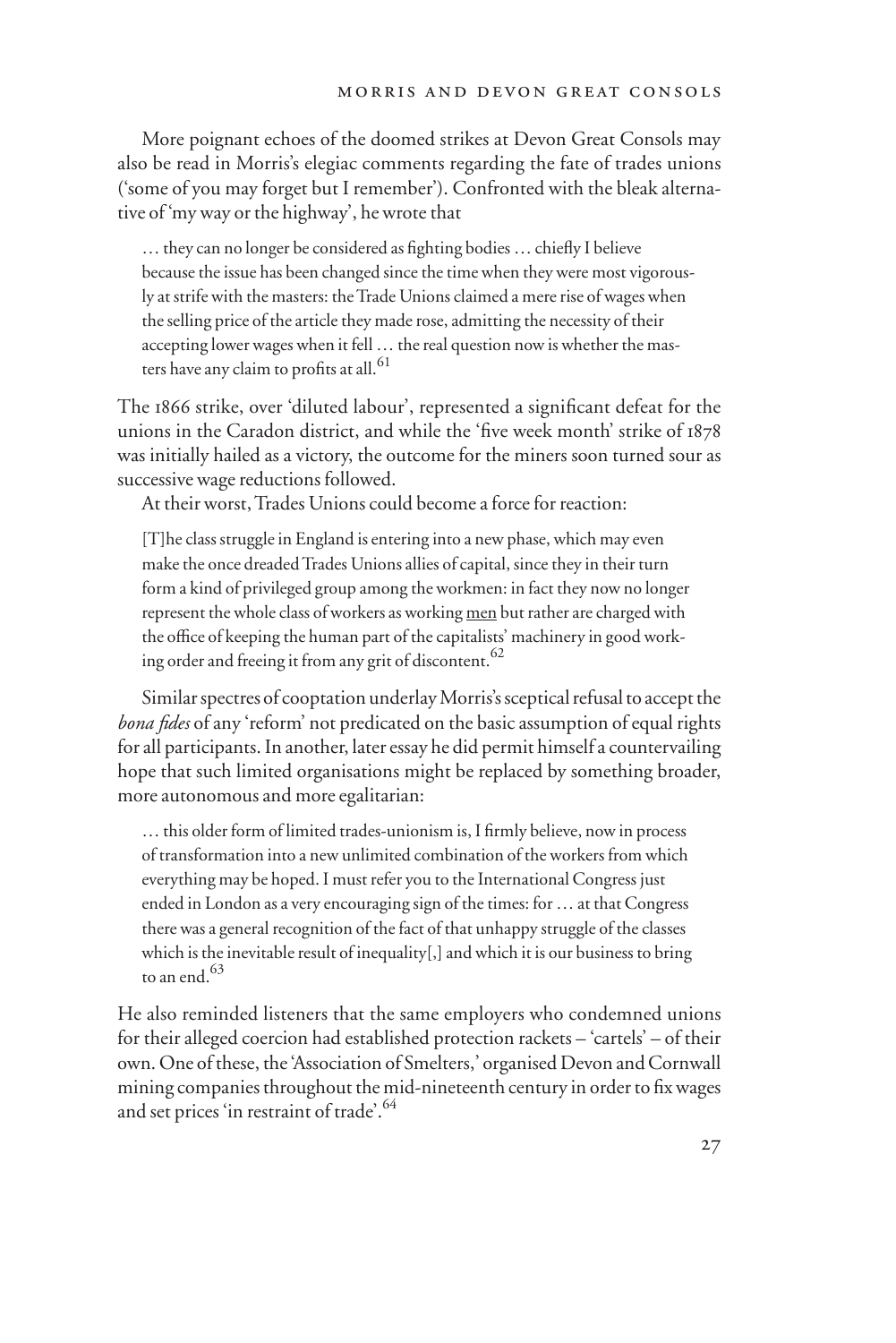Competition is getting so fierce among the privileged that they are reducing profits to a minimum, ... nay to such a pitch is this getting that as you know, the last new discovery of commercialism is an elaborate scheme for shutting down the safety-valve and sitting on the boiler [i. e. the hope of gain through competition]. The rings and trusts which are now being elaborated . . . indicate the decrepitude of Competition and are a forecast of its fall …65

In passages such as these, Morris expressed his conviction that the pyramidscheme of capitalist waste will consume the wealth it pretends to create in a technologically accelerated Hobbesian war of 'all against all,' and he saw signs of this 'commercial war' in imperial Britain's frenetic trade cycles, and its searches for cheaper labour and new markets. And in its abuse of its workers, the constant searches for new foreign markets, its dependence on fickle and costly cycles of trade, and its failure to offer steady employment, the history of Devon Great Consols provided miniatures of all these phenomena. Moreover, by defeating their workers' attempts to better their conditions, the directors of Devon Great Consols, and other mines, contributed partly to their own downfall, as the most highly skilled miners left the district, many of them to work in competing mines abroad.

[And then] there are the unemployed. Nothing has been done for them in the mass, and nothing will be done for them, because nothing can be done while the present system lasts.

The captains of industry[,] like other captains cannot always keep their armies on the highest war footing, and at times are obliged to disband a great many of their men, as too many people know practically at the present moment.<sup>66</sup>

Appalled by all this, Morris convinced himself, as did almost every principled nineteenth-century socialist, that capitalism was doomed to self-destruct:

Cut-throat competition, ever cheapening means of production, and exhausting markets on one hand; on the other, the unceasing struggle of the workers to improve their condition at the expense of the capitalists, will make employment for profit more difficult both to get and to give; will, in fact, bring about deadlock and ruin in spite of occasional improvements in trade. But if the workers have learned to understand their positions … that very increase in the productivity of labour, which will ruin capitalism, will make Socialism possible. $67$ 

Grimmest of all for Morris was the grotesque maw of 'overproduction' in the midst of scarcity, and its last recourse to the most insatiable 'market' of all: war.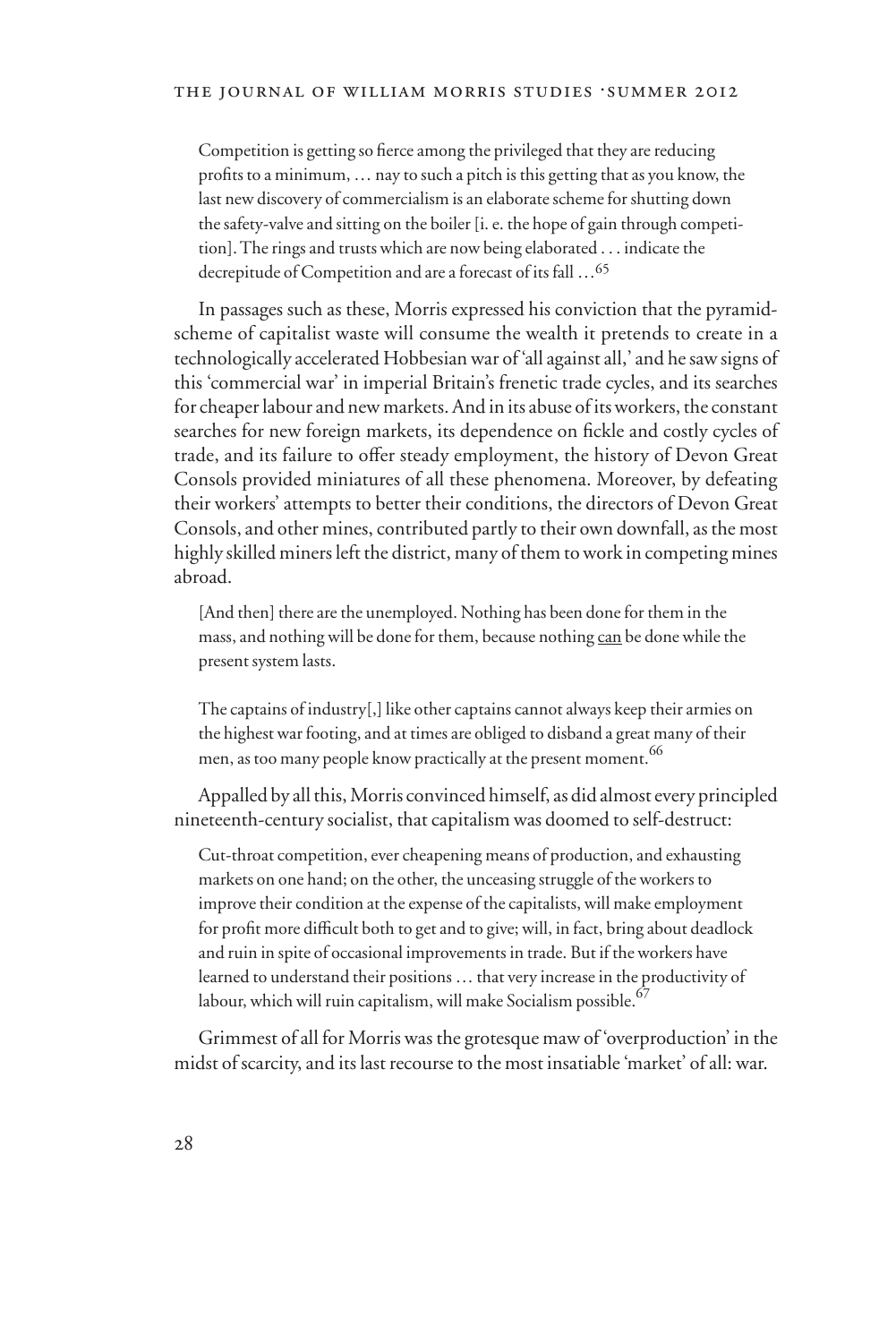... trade is said to be suffering depression caused by over-production: over-production of what? Of wealth? … What! You have created too much wealth? You cannot give away the overplus; nay you cannot even carry it out into the fields and burn it there and go back again merrily to make some more of what you don't want; but you must actually pick a sham quarrel with other people and slay 100,000 men to get rid of wares which when rid of you are still intent on producing with as much ardour as heretofore: O lame and impotent conclusion of that Manchester school which has filled the world with the praises of its inventiveness, its energy …68

Like most of his comrades in the Socialist League, Morris—who entered active political life as part of an antiwar movement—would have been stunned to see how quickly professions of 'internationalism' and 'working-class solidarity' crumbled to dust during the late summer of 1914. But what if 'military Keynesianism' and 'military-industrial complexes' had not become part of our vocabulary, but minerals were nonetheless part of our everyday technological life? What might Morris have thought of a hypothetical 'Devon Great Peoples' Mine', say, organised on socialist, or at least social-democratic principles? Morris, in the end, unlike most of his comrades, would have none of it.

Now, as to occupations, we shall clearly not be able to have the same division of labour in them as now … we shall either make all these occupations agreeable to ourselves in some mood or to some minds, who will take to them voluntarily, or we shall have to let them lapse altogether.<sup>69</sup>

Why did he embrace this apparently 'Luddite' view? 'Some minds, who take to [technological intricacies] voluntarily' may consider this aspect of his socialism naive, but he was not politically naive. Part of his lifelong passion for all things green and natural (literally, politically and metaphorically) was deeply embedded in his temperament. But part of it derived from his desire to distance himself from the managerial class of his origins and the military and technological advancements they hoped would make them rich. Consider, for example, the following passage:

… how is it with the professional classes? The noble class of hangers-on to which I myself belong? Here at any rate I am at home, and I think I can tell you something about them. … here I stand before you, one of the most fortunate of this happy class, so steeped in discontent, that I have no words which will express it: no words, nothing but deeds, wherever they may lead me to, even [if] it be ruin, prison, or a violent death. … I can only say we are driven by discontent and unhappiness into a longing for revolution: that we are oppressed by the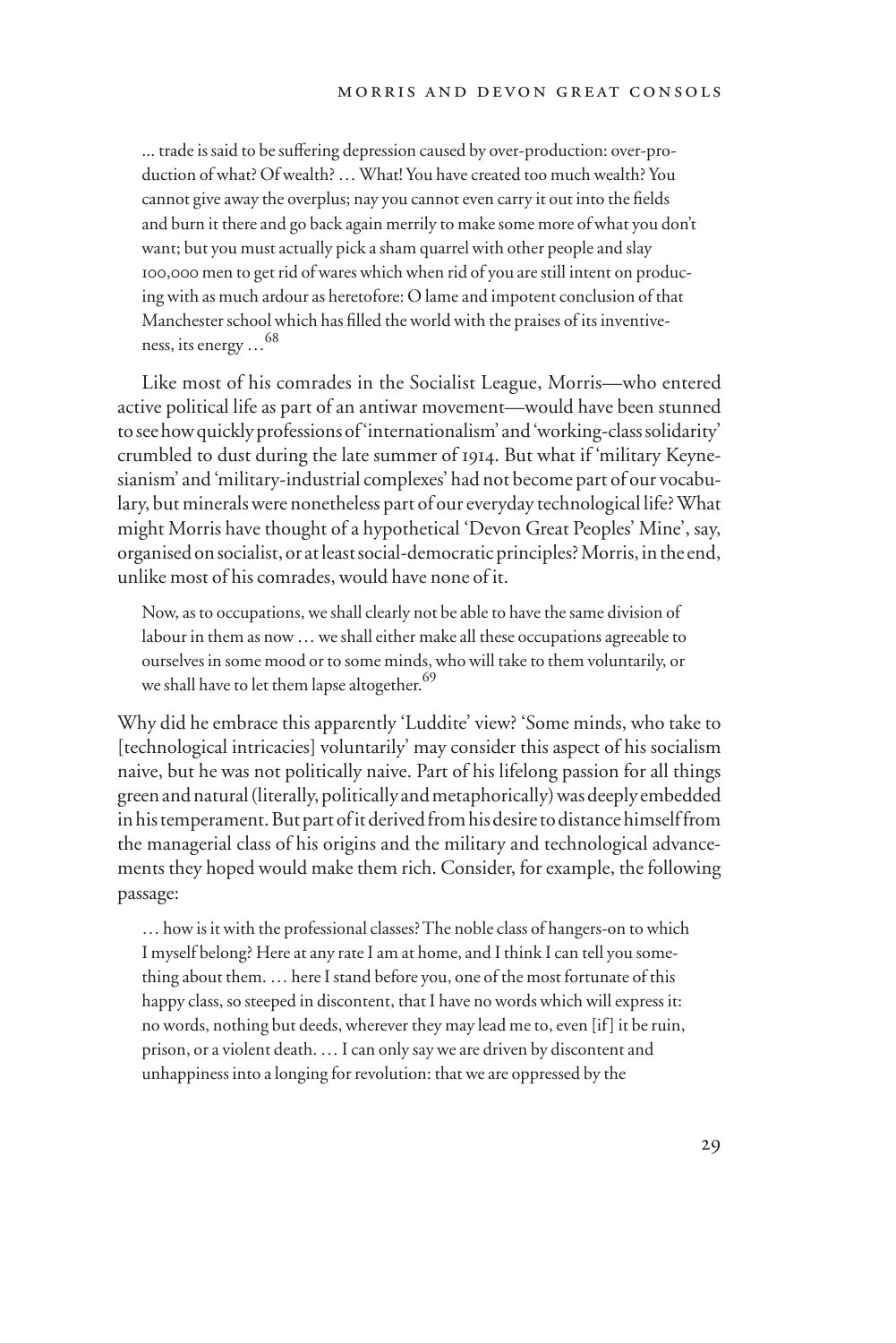consciousness of the class of toiling slaves below us, that we despise the class of idle slave-owners above us.<sup>70</sup>

Morris's intermittent involvement with Devon Great Consols brought him into direct contact with the exploitive origins of 'technological advancements,' as well as the free-riders, pyramid-schemers and market-cornerers who hoped to 'make a killing' from them. Repelled by what he had seen, and inspired by an antiwar movement and 'the beauty of the earth,' he decided (so to speak) to throw away the ring, and embrace the shire.

#### v conclusions

Throughout his life, William Morris encountered less starkly destructive manifestations of the class-divide than Devon Great Consols. During his darkest moments, his own work for Morris & Co. seemed to cater to 'the swinish luxuries of the rich'.71 And that for the Society for the Protection of Ancient Buildings brought him into contact with well-off people who wanted to tear down their ancestors' work in the name of Victorian progress.

But crassness and heedlessness are one thing, and gross exploitation another. It would have been possible for a nineteenth-century artist with no direct experience of large-scale venture capitalism to see through the exponentially multiplying theft of surplus profit, the avidity and general uselessness of corporate directors, the destructiveness of economic cycles of scarcity, overproduction and depletion, and the resemblance between economic activity and thinly disguised class-warfare, and its all-too-real extensions by other means. It might have been possible to understand all this without first-hand experience, but the latter certainly helped. Among major British socialists, only Friedrich Engels possessed more first-hand experience of a large-scale capitalist enterprise than Morris, and his role as a partner in the firm of Ermen & Engels seems to have involved no active resistance to the company's labor practices.<sup>72</sup>

It would of course have clarified matters had Morris at some point written something such as the following (say, in a letter to Georgiana Burne-Jones):

Although I felt distaste for my family's mining enterprises, it took me years to work out why, or rather to understand what I could do to attempt to remedy society's monstrous organization 'for the misery of life'. Within my lights I tried to be a dutiful family member, and behave cordially toward Stanley, Arthur, my mother, Uncle Thomas and others. But it seemed an effort when I could not feel any kinship with their habits of thought and life; my friends and immediate family were all to me, and those with whom I have shared my love of art.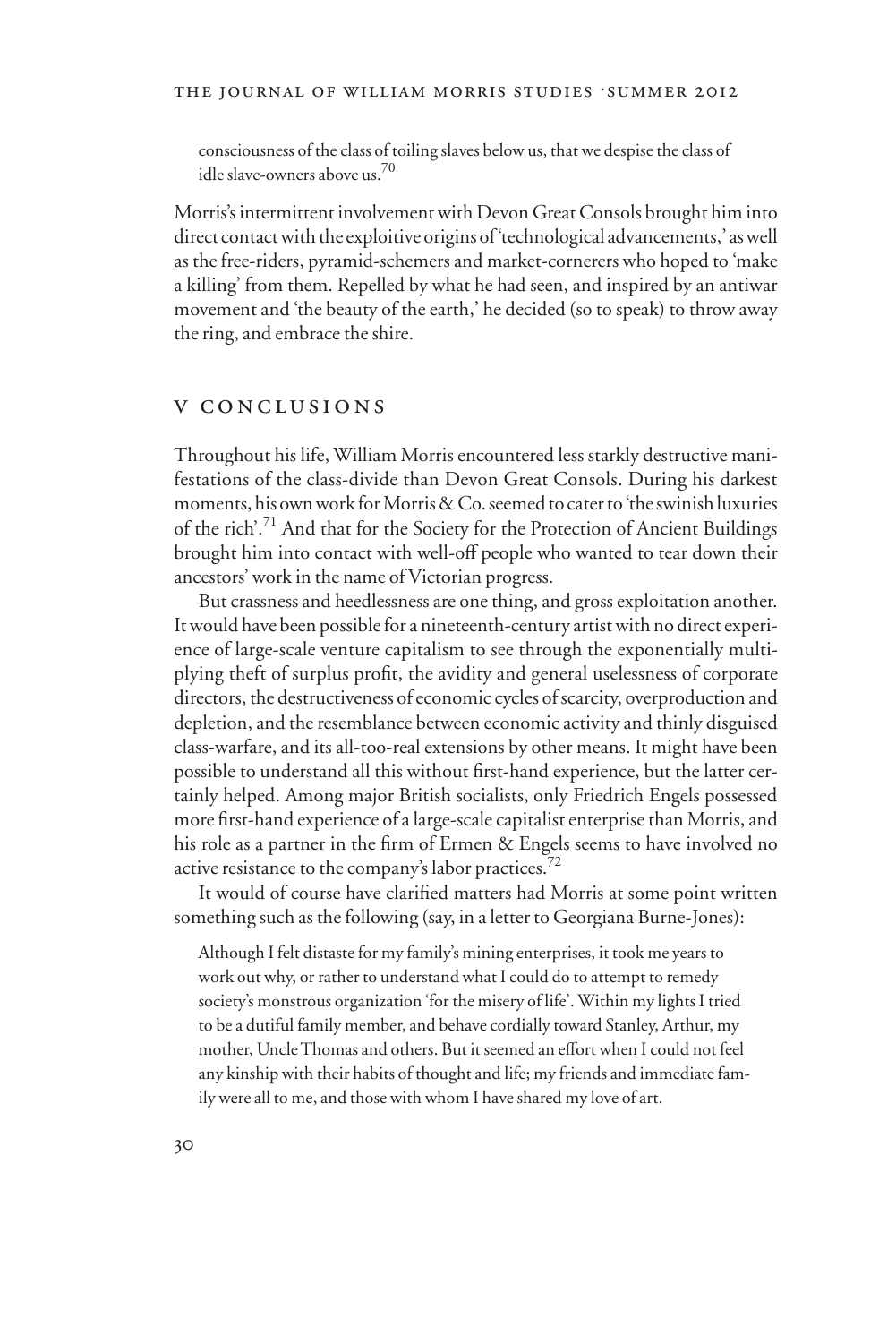Morris, one of the more candid figures in the history of British literature, left no such statement. But it seems reasonable to conjecture that his experiences at Devon Great Consols reinforced, if they did not create, his evolution from a hopeful 'advanced' Liberal to a committed socialist, utopian communist, and even pioneer environmentalist.

Thus in *News from Nowhere*, he wrote that

... whatever coal or mineral we need is brought to grass (*sic*) and sent whither it is needed with as little as possible of dirt, confusion, and the distressing of quiet people's lives. One is tempted to believe from what one has read of the condition of those districts in the nineteenth century, that those who had them under their power worried, befouled, and degraded men out of malice prepense: but it was not so; like the miseducation of which we were talking just now, it came of their dreadful poverty. They were obliged to put up with everything, and even pretend that they liked it; whereas we can now deal with things reasonably, and refuse to be saddled with what we do not want.<sup>73</sup>

This passage does not read all that differently from a description of the mine from 1860

… the surface of Devon Great Consols is, considering the extent of the mines, but little disfigured with burrows, and does not show those peculiar features of mining desolation characteristic of the great mines … The work and buildings are in many places closely surrounded by thick woods … At Wheal Maria, one would never suspect from the surface that it had [until very recently] been one of the most productive mines in the West.<sup>74</sup>

Apart from the mysterious 'force barges' sailing silently up the Thames, power in Nowhere is supplied by human labour, horses, wind, or water. Steam engines are not mentioned, and were in any case anathema to Morris.<sup>75</sup> There were six of these at the mine, but thirty-three water wheels, so that 'probably no other mine of its complexity made (such) efficient use of water (power) ... as did Devon Great Consols'.<sup>76</sup>

At the end of 'The Society of the Future,' Morris reflected that

[o]ne reason which will make some of you think [my visions] strange is a sad and shameful one. I have always belonged to the well-to-do-classes, and was born into luxury, so that necessarily I ask much more of the future than many of you do; and the first of all my visions, and that which colours all my others, is of a day when that misunderstanding will no longer be possible; when the words poor and rich, though they will still be found in our dictionaries, will have lost their old meaning.77

William Morris's abilities to acknowledge, reflect on, and act to resolve the con-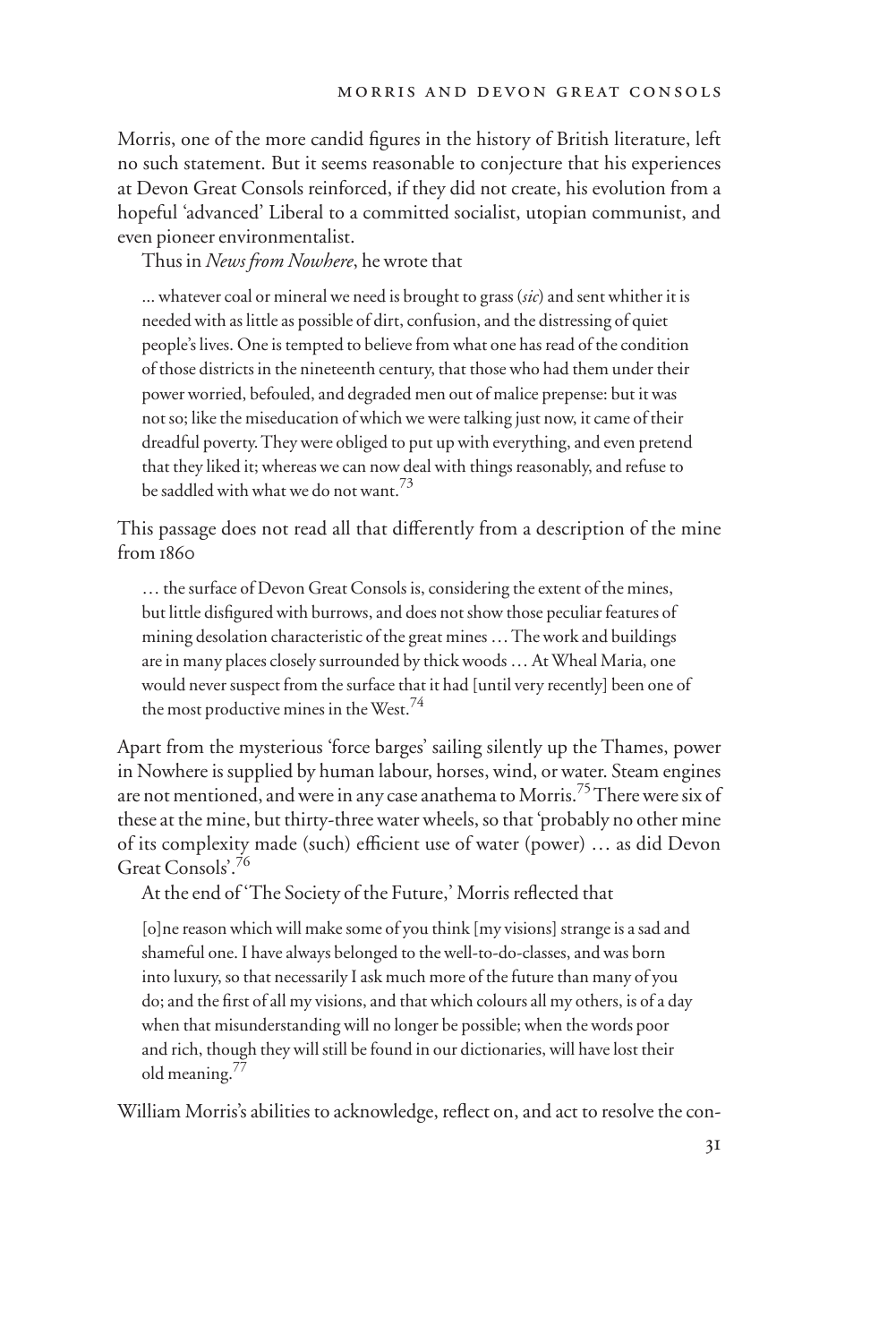tradictions of his life and those of the society in which he lived evoked one of nineteenth-century Britain's most wide-ranging attacks on the assumptions of market capitalism. But they also enabled him to understand and reconcile the potential inconsistencies of a principled private life.

#### NOTES

- 1. This article is based on a talk with the same title given at Kelmscott House on 26 November 2011. We thank the William Morris Society for the opportunity to rehearse our ideas in public. Sections on Devon Great Consols are chiefly by PO'S, and those on Morris's socialism mainly by FSB.
- 2. Devon Great Consols Mine', in Frank Booker, *The Industrial Archeology of the Tamar Valley*, Newton Abbot: David and Charles, rev. ed., 1971, pp. 143– 177 (Afterwards Booker); John Goodridge, 'Devon Great Consols: A study of Victorian mining enterprise', *Report and Transactions of the Devonshire Association for the Advancement of Science, Literature and Art*, 96, 1964, pp. 228–268 (Afterwards Goodridge; *TDA*); Charles Harvey & Jon Press, 'The City and Mining Enterprise: The Making of the Morris Family Fortune', *Journal of the William Morris Society* IX, No.1, 1990, pp. 3–11 (Afterwards Harvey & Press, 'City'; *JWMS*); *William Morris: Design and Enterprise in Victorian Britain*, Manchester: Manchester University Press, 1991, 257 pp. (Afterwards Harvey & Press, *Design*); Jackie Latham, 'Thomas Morris, Resident Director of Devon Great Consols', *JWMS* XIV, No.3, 2001, pp. 41–46 (Afterwards Latham); Gerry Woodcock, 'Strike!', *Tavistock's Yesterdays, Episodes from Her History No. 9*, Callington, Cornwall: Woodcock, 1993, pp. 57–65 (Afterwards Woodcock). Information on the mine included here without attribution therefore comes from these authors, with specific citations to their work, and of other authors, where appropriate. A new book on Devon Great Consols, by Rick Stewart, which we have not yet seen, will be published later this year. Research into newly available parts of the Bedford archive at the West Devon Record Office, and at Woburn Abbey (the Bedford family seat) is also now being conducted (Barry Gamble, personal communication).
- 3. Individual mines were named using the Cornish generic 'Wheal' (English, *shaft*), and a specific denoting members of the Board, their families, or the Duke's. Thus Wheal Maria (Figure 2) was named for Maria Hitchens, wife of Joseph, Wheal Fanny for Fanny their daughter, Wheal Ana Maria for the 7th Duchess of Bedford, Wheal Josiah for Hitchens himself, and Wheal Emma for Emma Shelton Morris, wife of William Morris senior, and mother of William Morris.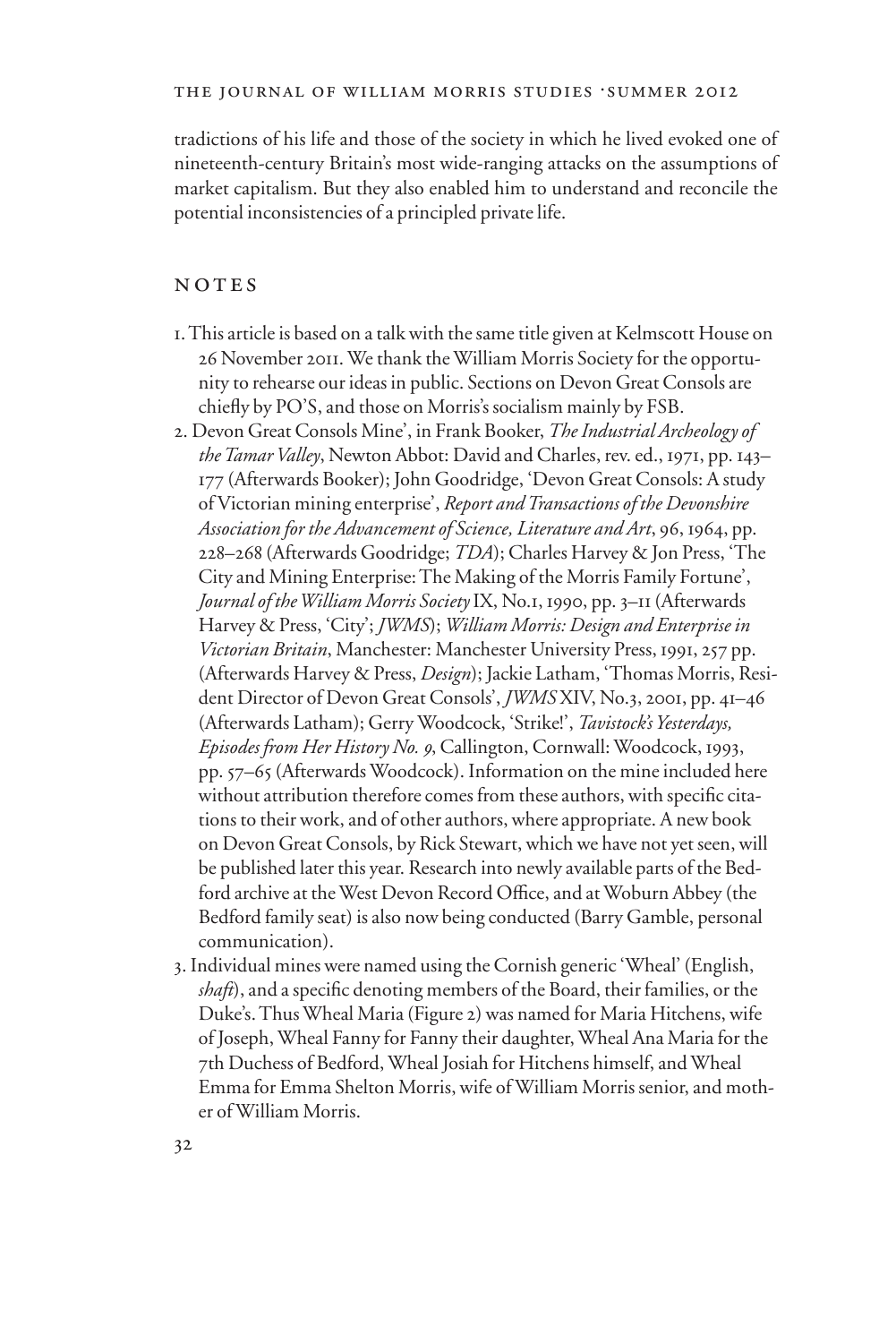- 4. Henry Dines, *The Metalliferous Mining Region of Southwest England*, London: HMSO, 1956, Vol. 2, p. 655. (Afterwards Dines)
- 5. What these sums amount to in modern (2005) money may be assessed using the UK National Archives Currency Convertor (http://www.nationalarchives.gov.uk/currency/), as last consulted February 2012. Modern equivalents to nineteenth century money are from now on shown in italic font.
- 6. Paul Bartrip, 'How green was my valance? Environmental arsenic poisoning and the Victorian domestic ideal', *English Historical Review* 109*,* 1994, pp. 891*–*913; Andrew Meharg, *Venomous Earth. How arsenic caused the world's worst mass poisoning*, London: Palgrave Macmillan, 2005, 208 pp (Afterwards Meharg, *Venomous Earth*); James Whorton, *The Arsenic Century. How Victorian Britain was poisoned at work, home and play*, Oxford: Oxford University Press, 2010, 440 pp. The vexed question of whether or not Morris was somehow 'culpable' in his use of arsenical wallpapers is not considered here. Instead, readers are referred to Patrick O'Sullivan, 'William Morris and arsenic – guilty, or not proven?', *William Morris Society Newsletter*, Spring 2011, pp 10–17. Online at http://www.williammorrissociety.org/ newsletter\_arsenic.shtml; as accessed 29 March 2012.
- 7. In 1893, 3966 tons (3600 t) were sold for £41372 (*ca £2.5 million*); Roger Burt, Peter Waite & Raymond Burnley, *Devon and Somerset Mines. Metalliferous and associated minerals, 1845–1913*, Exeter: Exeter University Press, 1984, p. 41. (Afterwards Burt)
- 8. Hence the reason why, in accounts of Morris's holding in the company (e.g. Harvey & Press, *Design*, p. 24), in 1872 his shares increase ten times in number.
- 9. Clearly the tendency for boards of directors to award themselves fee increases (i.e. bonuses!) on the basis of indifferent performance is not new.
- 10. No one seems to give the actual figure.
- 11. According to Thomas Morris, twenty guineas were now allocated to the school and ten to the dispensary; *Mining Journal*, May 1874, p. 594.
- 12. Booker, p. 158.
- 13. *Mining Journal*, March 1846, as quoted in Goodridge, p. 233.
- 14. Anon., 'Devon Great Consols', *Tavistock Gazette*, 2–23 December 1864. (Afterwards Anon. 1864).
- 15. Booker, p. 159; Goodridge, p. 246. One imperial fathom equals six imperial feet, two imperial yards, or 1.8288 m.
- 16. R. Le Marchant, 'The Man Engine & Devon Great Consols Mine', *Tamar*, 11, 1989, pp. 7, 10; E.S. Proctor, 'The health of the Cornish tin miner 1840– 1914', *Journal of the Royal Society of Medicine*, 92, 1999, p. 596 (Afterwards Proctor); Anon. 1864.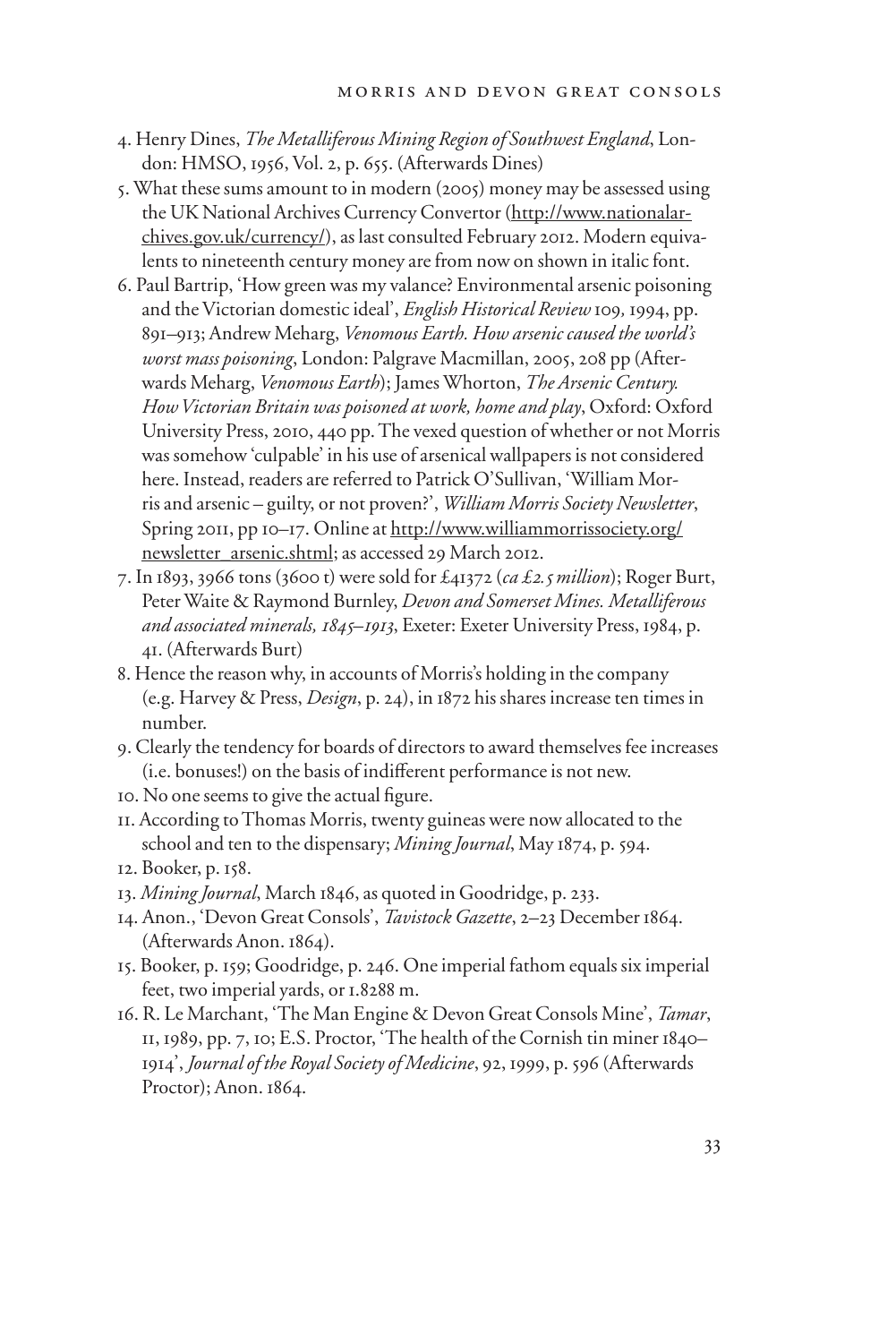- 17. John Henry Murchison, 'The Devonshire Great Consolidated Copper Mines', *Mining Journal*, 26 October 1850, pp. 506–507. (Afterwards Murchison)
- 18. Murchison, p. 506.
- 19. Christopher Taylor, 'The story of Devon Great Consols mine, 1844–1901', *Tamar*, 10, 1988, p. 36.
- 20. Murchison, Anon. 1864. Consequently there was considerable inequality between the shareholders of the mine and those who worked to produce their wealth. During the late 1840s, the average annual dividend per share in Devon Great Consols was *ca* £35 (*ca £2200*), whereas wages for 'tutworkers' were *ca* £38 per annum (*ca £2000*), and for 'tribute' *ca* £50 (*ca £2700*). Thus the annual wage for 'tutwork' for a miner (and his family) paid slightly less than a single share, but 'tribute', in these more prosperous years, *ca* 1.25 times as much. However, the 'pickers' who went on strike against reduced wages in 1850 earned only *ca* £30 per year (*ca £1500*), or 72% of the average annual dividend per share. These last figures also applied only to men – women's wage rates for the same work were 50% of male wages (Murchison, p. 506). In 1856, the annual dividend was £58 per share (*ca £2500*), whereas miners' wages for that year were *ca* £40 (*ca £2000*). For 1865, the equivalent values are £62 per share (*ca £2140*), and 'underground' wages of *ca* £43 per annum (*ca £1900*). Children's wages were extremely low; for the youngest only 4d per day, or just over £5 per annum (*ca £226*), rising to 1s 3d per day, or *ca* £20 per year (*ca £850*). These sums are equivalent to only *ca* 11–40% of the annual dividend per single share at that time (Goodridge 1964 ['tutwork' and tribute are not separated in these data]; Anon. 1864). Later, of course, the mine ceased to pay a dividend, but these data are surely confirmation that during the 'good' years, despite the paternalist attitude of the Board, the rewards for shareholding, and for the hard, physical, dangerous work of mining, were highly disproportionate. Small wonder then that many miners' families in the Southwest were too poor to buy flour or meat, and lived off potatoes and salted pilchards (Proctor, p. 596).
- 21. Murchison; Booker, p. 166.
- 22. Woodcock, p. 58. More or less the same reason that the UK government is currently refusing to involve employees in setting managerial salaries and bonuses.
- 23. Booker, p. 160; Woodcock, p. 60. Perhaps when mentioning his lack of remuneration, Mr Thomas forgot that the previous year, the mine had paid its fourth highest dividend ever (£63488, or *ca* £60 [ca *£2666*] per share), so that he may actually have received *ca* £8640 (*£384,000*) from that source for that year alone, to say nothing of the total income received during his entire directorship (1844–*ca* 1880).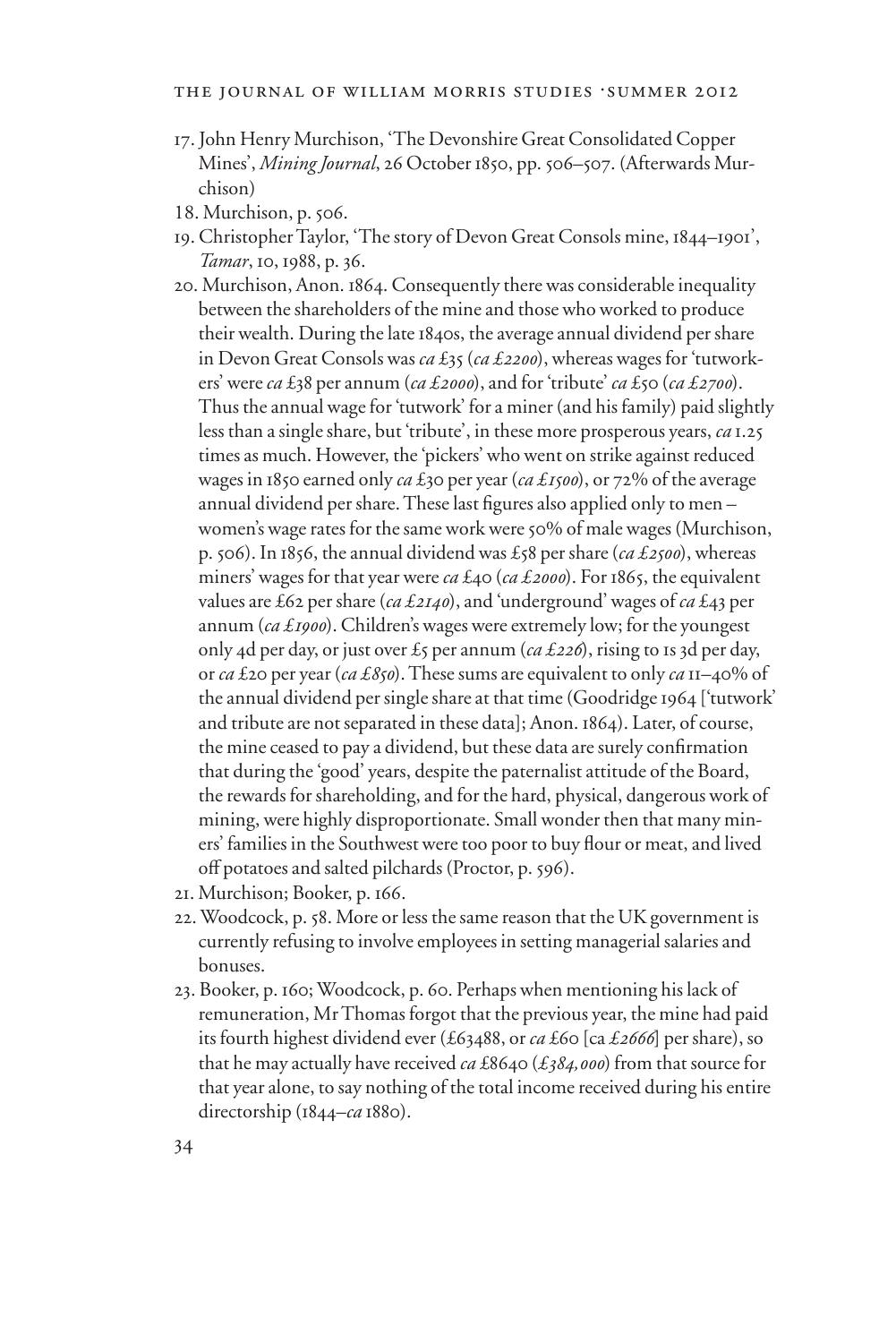- 24. January, March and May. Pay days therefore occurred in February, April and June; Woodcock, p. 62.
- 25. Arithmetically, they may not have lost money, but work was often arranged so that earnings for a five week month were no greater than those for four weeks. No one seems to mention that miners' families, who also had to wait an extra week for their money four times per year, may not have liked the 'inconvenience and distress' of this system either (Goodridge, p. 248).
- 26. The returning officer for elections.
- 27. Woodcock, p. 65.
- 28. *Ibid.*
- 29. Burt, p. 42.
- 30. Harvey & Press, 'City', p. 7.
- 31. Harvey & Press, 'City, p. 14, p. 10.
- 32. Harvey & Press, *Design*, p. 24.
- 33. Dorothy Coles, ' "My Dearest Emma": William and Emma Morris', *JWMS*  XVI, 2004, p. 57. (Afterwards Coles)
- 34. Harvey & Press, 'City', p. 12.
- 35. Woodcock, p. 65.
- 36. Latham, pp. 44–45.
- 37. Norman Kelvin, ed, *The Collected Letters of William Morris*, *Vol. I, 1848– 1880*, Princeton: Princeton University Press, Vol. I, 1984, pp. 71, 161, 223, 255. (Afterwards Kelvin) Three subsequent letters suggest that Morris occasionally helped manage his mother's financial interests. Public reports of meetings during Morris's tenure appeared in the *Mining Journal* for 13 and 27 May 1871, 18 May and 30 November 1872, 31 May and 29 November 1873, 30 May and 28 November 1874. His name appeared twice in connection with routine reelection of (other) directors, and on 30 November 1872 he seconded a routine motion that the board's report be printed and distributed to shareholders. In a shareholders' meeting reported in the *Mining Journal*, 30 November, 1872, W. A. Thomas remarked that his colleagues 'always kindly accorded' with any suggestion he might make.
- 38. Harvey & Press, *Design,* p. 24. It was required *ex oYcio* that Board members be shareholders.
- 39. J.W. Mackail, *The Life of William Morris*, Oxford: Oxford University Press, 1950, 2 vols in 1, vol. 1. p. 223.
- 40. Nicholas Salmon with Derek Baker, *The William Morris Chronology*, Bristol: Thoemmes Press, 1996, p. 263. She left her estate of £16,000 in equal shares to her surviving eight children.
- 41. Meharg, *Venomous Earth*, p. 135.
- 42. Harvey & Press, *Design*, Table 1, p. 24.
- 43. Wilfrid Scawen Blunt, 31 May 1896, *My Diaries. A personal narrative of*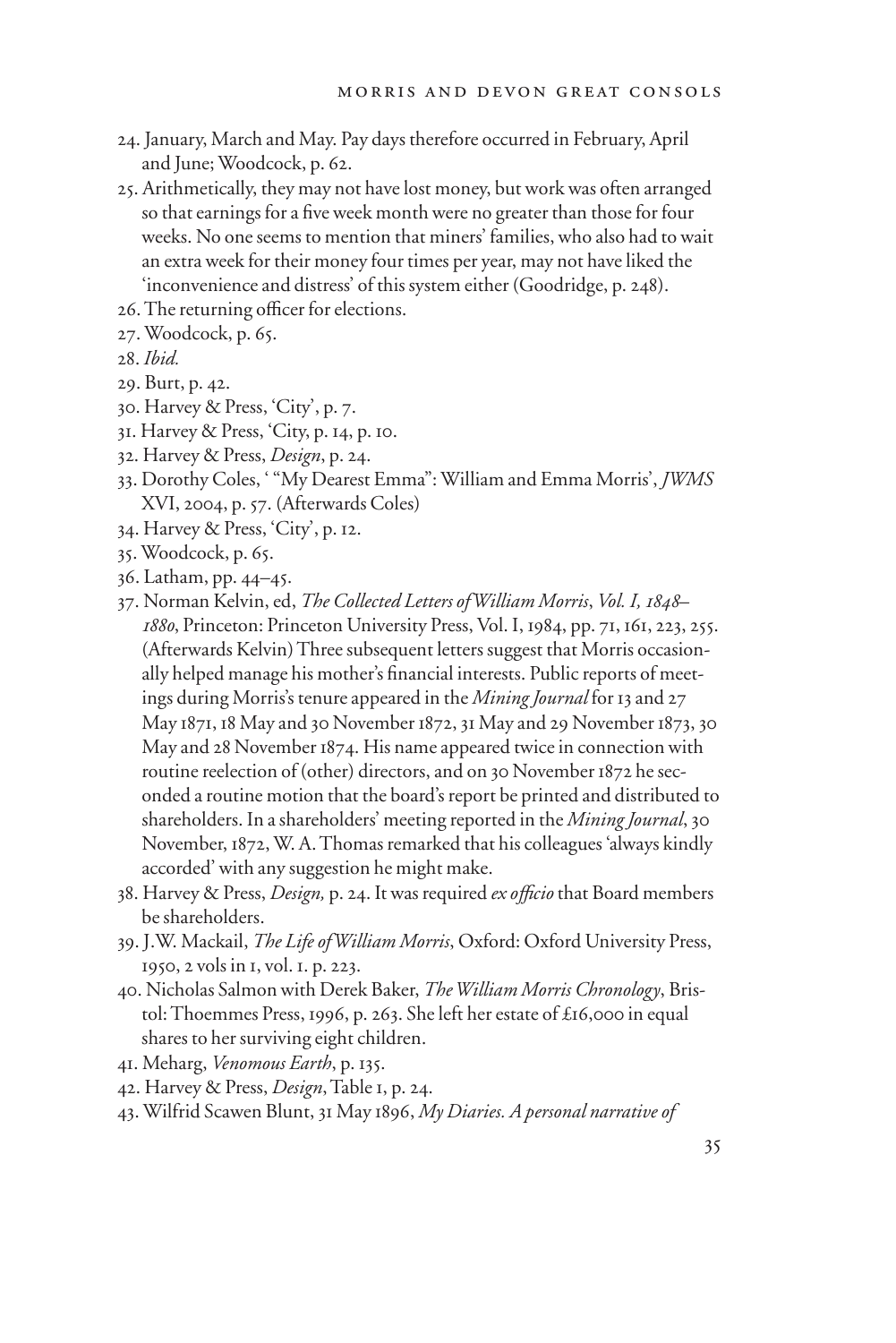*events,1888–1914*, London: Secker, 1922, p. 283.

- 44. Fiona MacCarthy, *William Morris. A life for our time*, London, Faber & Faber, 1994, p. 347.
- 45. Stanley Morris, born 1837, was a gentleman farmer who raised Jersey and Guernsey cattle near Southampton and speculated in other mining ventures. (Harvey & Press, 'City', p. 12) He was the only brother interviewed by J.W. Mackail for *The Life of William Morris* (London: Longmans Green & Co, 1899, 2 vols, Afterwards Mackail, *Life*), and later recalled that William 'knew the names of birds' as well as plants and trees, and was familiar with Gerard's Herbal. The two boys had fished, boated, skated and shot redwings and fieldfares (Mackail, notebooks WMG 54.4.5, vol. I, 1844, 1847), and that William '[n]ever spoke of any unhappiness of his boyhood'.
- 46. *Mining Journal*, 29 November 1890; Goodridge, p. 258. As indicated, Mackail interviewed only Emma, Henrietta, and Stanley for his *Life*, and little is otherwise known about Morris's interactions with his brothers and sisters. Dorothy Coles and Janet Grierson have studied his relations with his older sisters Emma Oldham and Isabella Gilmore, and his youngest brother Edgar worked for him at Merton Abbey, but no extant documents tell us anything about his relations with his youngest sister Alice Gill, or his younger brothers Thomas, an officer in the Gordon Highlanders, and Arthur, a colonel in the 60th Royal Rifles (Coles; Janet Grierson, *Isabella Gilmore: Sister to William Morris*, London: SPCK, 1962, 243 pp.). In a letter of 23 November 1877 to Jane Morris, then in Europe, Morris wrote that 'There is a letter for you, Janey dear, from Alice apparently; I will send it on next writing' (Kelvin, vol. I, p. 413) which Kelvin glosses as 'possibly Alice Gill'. On 6 April 1874 (Kelvin, vol. I, p. 221) Morris told Aglaia Coronio that 'Unluckily tomorrow I have to go to my sister's at Weybridge in the afternoon', also a possible reference to Alice.
- 47. Harvey & Press, 'City', p. 3. It is not widely recognised (but see Harvey & Press, *Design*, p. 40) that before he joined the Board of Devon Great Consols, Morris, along with his uncle Francis, had also been (1856–1864?) a director of Boiling Well, a copper, zinc, lead and silver mine near Gwithian, West Cornwall (Dines, vol. I, p. 35, vol. 2; pp. 147–148; Roger Burt, Peter Waite & Ray Burnley, *Cornish Mines. Metalliferous and associated minerals, 1845–1913*, Exeter: University of Exeter, p. 39), and of the unsuccessful British Mining & Smelting Ltd (1865–1874).
- 48. Andrew Meharg, 'The arsenic green', *Nature* 423, 2003, p. 688; Meharg, *Venomous Earth,* pp. 137, 144, 147. It is also said that waste from the mine poisoned the River Tamar, and 'nearly killed off' the salmon fishery (Booker, p. 159). By 1864, Devon Great Consols had become the lessee of the Tamar fish-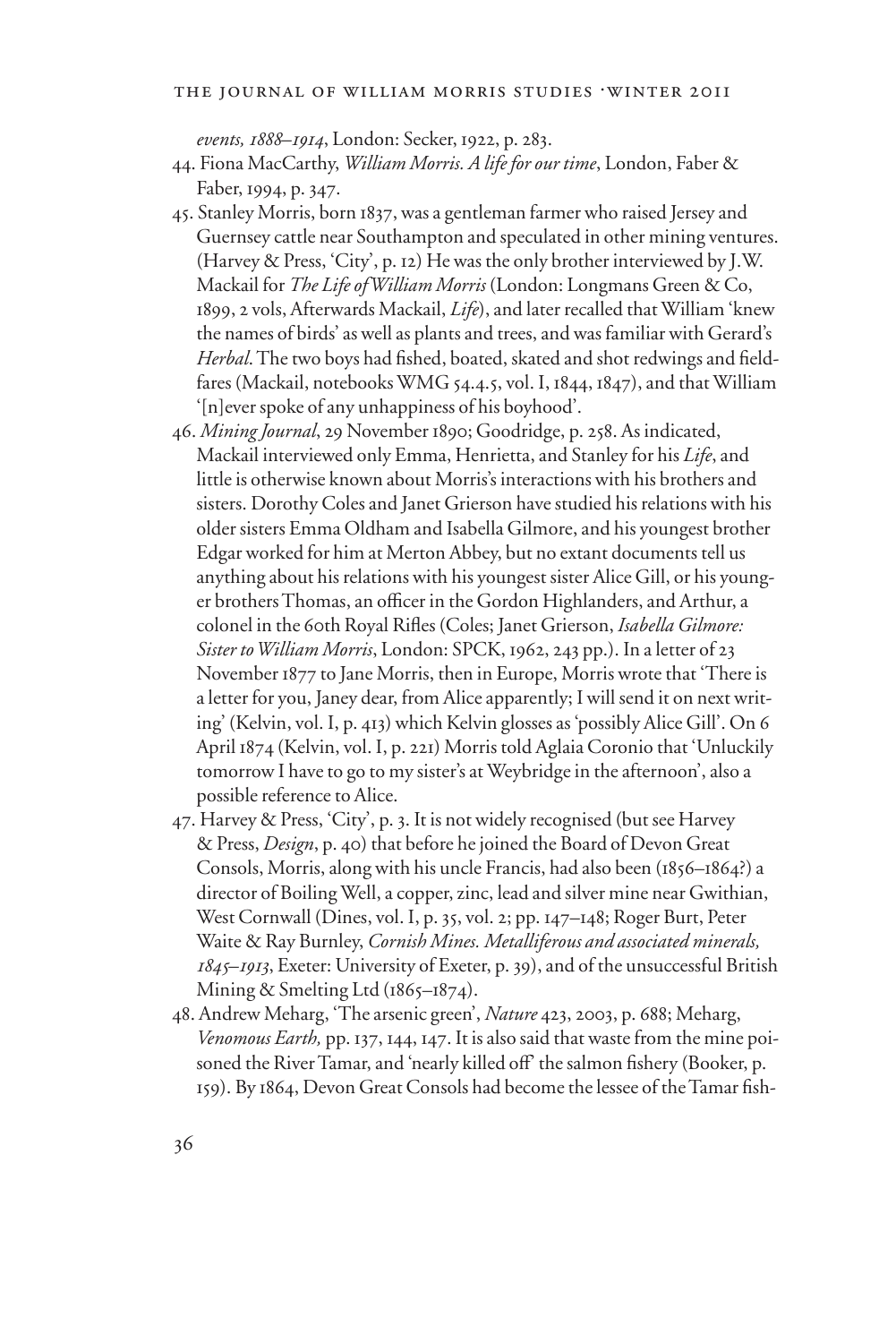ery, and had set up lagoons at the outflow from the mine in order to precipitate copper from the effluent. As this process produced almost pure metal, it was very lucrative (see Anon., 1864, Burt, pp. 39–40, Moses Bawden, 'Mines and Mining in the Tavistock District', *TDA*, XLVI, 1914, pp. 256–264), and 'every precaution (was) taken to ensure as little injury to the fish as possible' ('Report on Mines'; Bedford Estate, 1868, as quoted by Colin Buck, 'Devon Great Consols Mine', *Tamar*, 25, 2003, p. 22). The waste would still have been rich in acidic sulphur compounds, however. Often these were also reclaimed, in order to produce sulphuric acid, but we have no record of this process at Devon Great Consols.

- 49. Kelvin, Vol. I, p. 229.
- 50. 'Art under Plutocracy', 1884; in May Morris, ed, *The Collected Works of William Morris*, London: Longmans Green & Co, 1910–1915, Vol. XXIII, pp. 189–90. (Afterwards *CW*)
- 51. 'Socialism', 1885 (italics added); Florence S. Boos, ' "Socialism" and "What we have to look for": two unpublished lectures by William Morris', *JWMS*, XIX No. 1, 2010, pp. 9–51 (p. 34 ).
- 52. *Ibid*.
- 53. John Ruskin, 'Ad Valorem,' *Unto this Last*, in John Rosenberg, ed, *The Genius of John Ruskin*, London: George Allen, 1963, p. 262.
- 54. Boos, 'Socialism', p. 22.
- 55. Boos, 'Socialism', p. 23.
- 56. Boos, 'Socialism', p. 24. 'The Bedford Harvest' was indeed considerable; 'few landlords have ever been in a more enviable position' (Booker, p. 152, p. 155). Successive Dukes, despite belonging to a class which despises 'trade', were clearly hard-headed businessmen, or knew how to employ those who were. The original lease for Devon Great Consols was only granted after several other 'undercapitalised' proposals were rejected, and the Duke hired Josiah Hitchens as his own agent to search for funds. In 1856, when that lease was renewed ahead of schedule in order to extend the set east of Wheal Emma, and build a railway to Morwellham, the Duke exacted a fine of £20,000 (*ca £890, 000*), a sum felt throughout the industry to be 'a heavy tax'. He also insisted that the new railway carry goods for himself and all his tenants at the uneconomical rate of 1s (*ca £2.60*) per ton, and levied charges at the port of 4d  $(85 p)$  per ton on copper ore, 3d  $(65 p)$  on timber, and on coal, and 2d  $(42 p)$  on iron. Over the next decade, the first of these probably generated £400 (*ca £17,500*) per year, and the third *ca* £30 (*ca £1300*). By 1865 the Duke had received *ca* £210,000 (*£10–11 million*) in total royalties (Murchison, p. 506; Goodridge, pp. 236, 238; Booker p. 160). He also claimed £2,052 (*ca £104,000*) for damage to his pheasant coverts. The Duke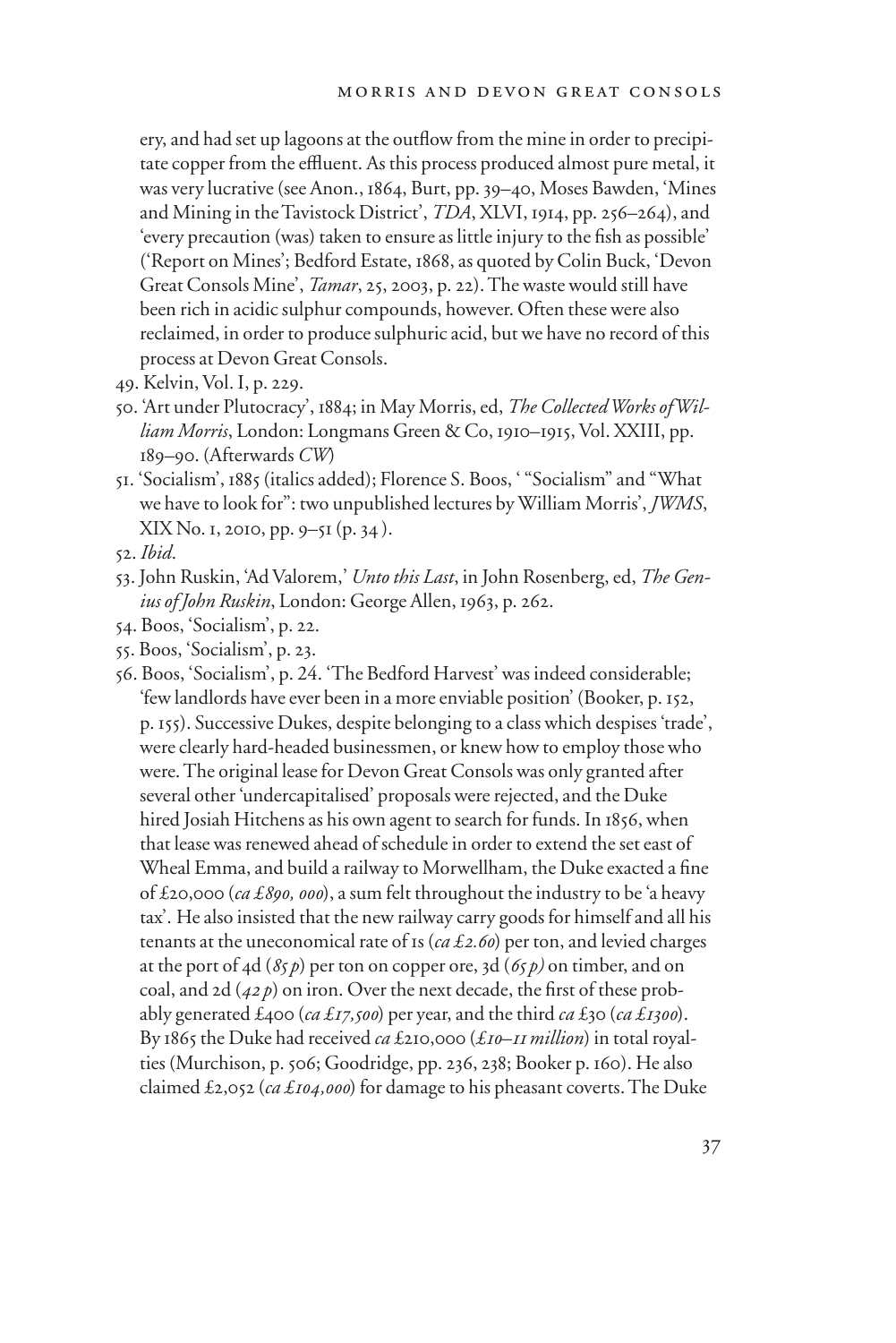was also 'Lord of the Soil' for other mines in Tavistock area, so his 'harvest' may well have been even greater than the data used here imply. Some of this was reinvested in Tavistock, in the shape of Bedford Square and its surrounds, and also to build some 250 cottages in and around the district, partly in order to alleviate a chronic housing shortage caused mainly by growth of the mine. Each of these cost the Duke £22 (*ca £1000*), but were let at 1s 3d to 2s 6d (*£2.75–£5*) per week, plus 1d per week for a replaceable kitchen stove! Although the Duke supported the miners over reintroduction of the 'five week month' – an action of which he 'strongly disapproved' – he remained 'obdurate' over suspension of his dues, and in the matter of supplying funds to purchase rock drills, with which the Board hoped to speed up the search for tin. From 1870 to 1883, while scarcely any dividend was paid, he continued to receive his royalties. He then agreed to remit them by 50%, and eventually (in 1886) to forgo all dues, provided no dividend was paid. In 1893 a new lease was negotiated at 1/30th of receipts, rising to 1/24th if total dividends exceeded £15,000 (Goodridge, pp. 250–255). From 1881–1886, he received dues of £10,000 (*ca £500,000*), even though no dividend was paid (Booker, footnote, p. 173). Eventually he lost patience with the squabbling directors, and in 1901 made it clear that he would not renew the lease (although he might for another company). But as to his dues, he remained as unrepentant as he had been in 1868, when his principal mining agent wrote that:

'Had the Duke thought fit to work his own mineral grounds, he would have been the gainer of £982, 842 19s 10d (*sic!*), in addition to the £269, 506 3s received in dues and premiums, making a total of £1,252,349 2s 10d, and doubtless if his grace could take the mines into his own hands ... he could pay all ... losses sustained and still realize a handsome profit; which clearly shows how little cause the mining company generally … have to complain of the rate of dues' (Booker, Note 6, p. 249).

- 57. Boos, 'Socialism', p. 27.
- 58. Boos, 'Socialism, p. 24.
- 59. Boos, 'Socialism', p. 23, p. 25.
- 60. Florence S. Boos, 'William Morris's "Commercial War": a critical edition', *Journal of Pre-Raphaelite Studies*, 19 (2), 2010, pp. 45–65 (p. 51, italics added). Afterwards Boos, 'Commercial War'; *JPRS*.
- 61. Boos, 'Socialism', p. 28.
- 62. *Ibid*.
- 63. See also Florence S. Boos, 'William Morris's "Equality": a critical edition', *JPRS*, 20 (1), pp. 51–70 (p. 67). Afterwards Boos, 'Equality'.
- 64. John Goodridge, '*Tamar View, The Horn of Plenty* and the Devonshire Great